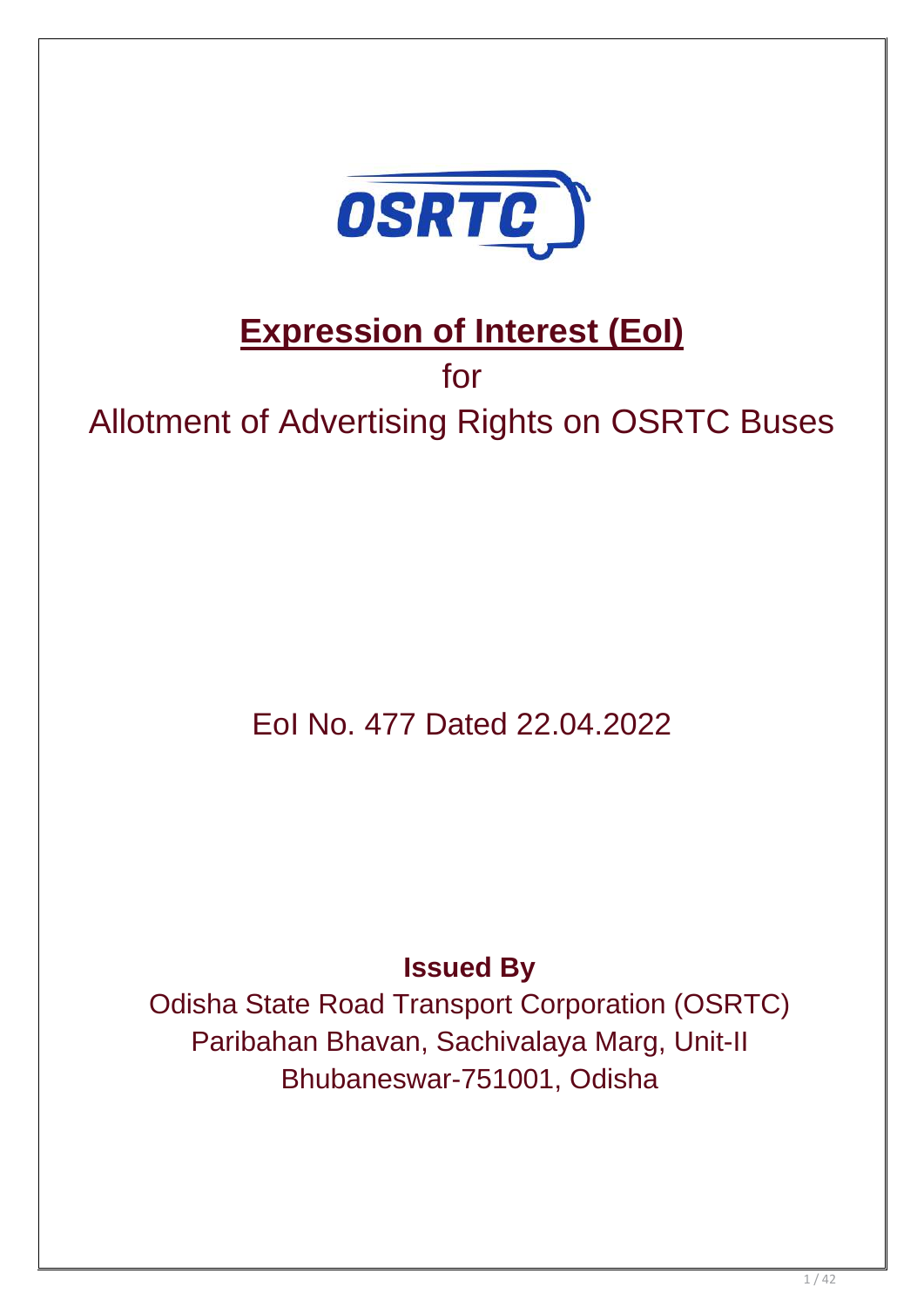# Contents:

| 1    |  |  |  |  |  |  |
|------|--|--|--|--|--|--|
|      |  |  |  |  |  |  |
| 2    |  |  |  |  |  |  |
| 2.1  |  |  |  |  |  |  |
| 2.2  |  |  |  |  |  |  |
| 2.3  |  |  |  |  |  |  |
| 2.4  |  |  |  |  |  |  |
| 3    |  |  |  |  |  |  |
| 3.1  |  |  |  |  |  |  |
| 3.2  |  |  |  |  |  |  |
| 3.3  |  |  |  |  |  |  |
| 3.4  |  |  |  |  |  |  |
| 3.5  |  |  |  |  |  |  |
| 3.6  |  |  |  |  |  |  |
| 3.7  |  |  |  |  |  |  |
| 3.8  |  |  |  |  |  |  |
| 3.9  |  |  |  |  |  |  |
| 3.10 |  |  |  |  |  |  |
| 3.11 |  |  |  |  |  |  |
| 3.12 |  |  |  |  |  |  |
| 3.13 |  |  |  |  |  |  |
| 4    |  |  |  |  |  |  |
| 4.1  |  |  |  |  |  |  |
| 4.2  |  |  |  |  |  |  |
| 4.3  |  |  |  |  |  |  |
| 4.4  |  |  |  |  |  |  |
| 4.5  |  |  |  |  |  |  |
| 4.6  |  |  |  |  |  |  |
| 4.7  |  |  |  |  |  |  |
| 4.8  |  |  |  |  |  |  |
| 4.9  |  |  |  |  |  |  |
| 4.10 |  |  |  |  |  |  |
| 4.11 |  |  |  |  |  |  |
|      |  |  |  |  |  |  |
|      |  |  |  |  |  |  |
|      |  |  |  |  |  |  |
|      |  |  |  |  |  |  |
|      |  |  |  |  |  |  |
|      |  |  |  |  |  |  |
|      |  |  |  |  |  |  |
|      |  |  |  |  |  |  |
|      |  |  |  |  |  |  |
|      |  |  |  |  |  |  |
|      |  |  |  |  |  |  |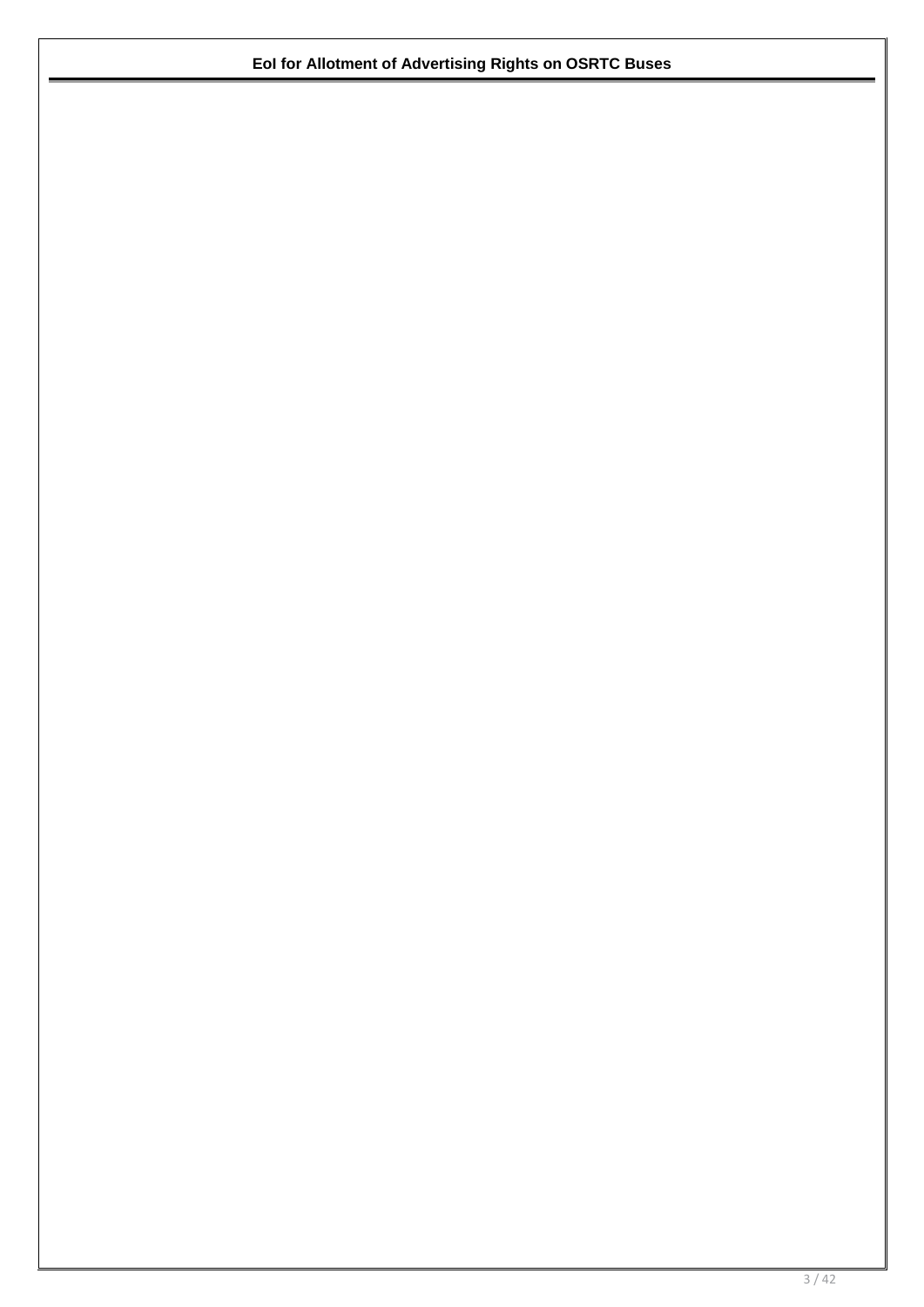#### <span id="page-3-0"></span>**Disclaimer**

The information contained in this Expression of Interest (the "EoI") or subsequently provided to Bidder(s), whether verbally or in documentary or any other form, by or on behalf of Odisha State Road Transport Corporation (OSRTC) or any of its employees or advisors are provided to Bidder(s) on the terms and conditions set out in this document and such other terms and conditions subject to which such information is provided.

This document is not an agreement and is neither an offer nor invitation by OSRTC to the prospective Bidder or any other person. The purpose of this document is to provide interested parties with information that may be useful to them in the formulation of their bids for qualification pursuant to this EoI. This EoI may not be appropriate for all persons, and it is not possible for OSRTC, its employees or advisors to consider the investment objectives, financial situation and particular needs of each party who reads or uses this document. The assumptions, assessments, statements, and information contained in this document may not be complete, accurate, adequate, or correct. Each Bidder should, therefore, conduct its own investigations and analysis and should check the accuracy, adequacy, correctness, reliability and completeness of the assumptions, assessments, statements, and information contained in this document and obtain independent advice from appropriate sources.

Information provided in this document to the Bidder(s) is on a wide range of matters, some of which may depend upon interpretation of law. The information given is not intended to be an exhaustive account of statutory requirements and should not be regarded as a complete or authoritative statement of law. OSRTC accepts no responsibility for the accuracy or otherwise for any interpretation or opinion on law expressed herein.

OSRTC, its employees and advisors make no representation or warranty and shall have no liability to any person, including any Bidder or Bidders, under any law, statute, rules or regulations or tort, principles of restitution or unjust enrichment or otherwise for any loss, damages, cost or expense which may arise from or be incurred or suffered on account of anything contained in this document or otherwise, including the accuracy, adequacy, correctness, completeness or reliability and any assessment, assumption, statement or information contained therein or deemed to form part of this document or arising in any way with prequalification of Bidder for participation in the Bidding Process. OSRTC also accepts no liability of any nature whether resulting from negligence or otherwise howsoever caused arising from reliance of any Bidder upon the statements contained in this document. OSRTC may, in its absolute discretion but without being under any obligation to do so, update, amend or supplement the information, assessment or assumptions contained in this document.

The agency shall bear all its costs associated with or relating to the preparation and submission of its proposal including but not limited to preparation, copying, postage, delivery fees, expenses associated with any demonstrations or presentations which may be required by OSRTC, or any other costs incurred in connection with or relating to its response. All such costs and expenses will remain with the Bidder and OSRTC shall not be liable in any manner whatsoever for the same or for any other costs or other expenses incurred by an agency in preparation or submission of the response, regardless of the conduct or outcome of the EoI Process.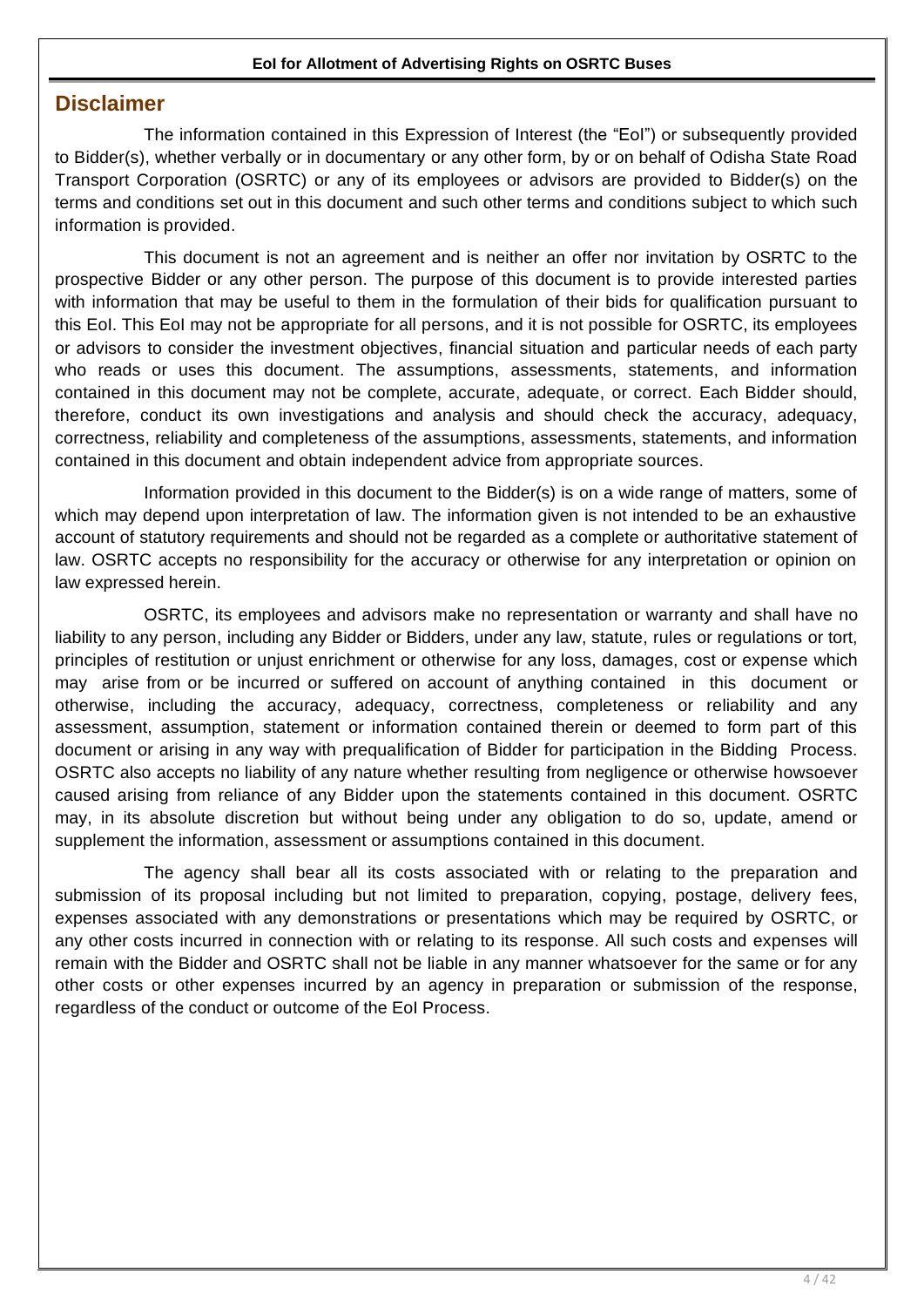#### <span id="page-4-0"></span>**1 Invitation for Proposal**

Odisha State Road Transport Corporation (OSRTC) hereby invites proposal under the said policy for the allotment of advertising rights on OSRTC Buses for a period of 5 Years. Bidder / Agencies are advised to study this document carefully before submitting their proposals in response to the EoI Notice. Submission of a proposal in response to this notice shall be deemed to have been done after careful study and examination of this document with full understanding of its terms, conditions, and implications.

The complete EoI document has been published on [https://osrtc.in](https://osrtc.i/) for the purpose of downloading. The downloaded EoI document shall be considered valid for participation in the evaluation process subject to the submission of required document fee. For any type of clarifications, bidder can contact **+91-9438689207 or +91-8420167711, Email: cmdosrtc@gmail.com** 

- (i) Empanelment procedure shall be adopted as stipulated in this EoI.
- (ii) Bidder(s) (authorized signatory) shall submit their proposal for Pre-Qualification evaluation process. EoI document fee and tender fee should be paid as per instructions provided in the EoI document.
- (iii) Bidder(s) are requested to submit the complete EoI response proposal, well advance in time to avoid any other unforeseen problems.

#### <span id="page-4-1"></span>**Schedule of Bidding Process**

| #              | <b>Particulars</b>                               | <b>Details</b>                                                                                                                                               |
|----------------|--------------------------------------------------|--------------------------------------------------------------------------------------------------------------------------------------------------------------|
| 1              | <b>Publication of Eol Notice</b>                 | 23.04.2022                                                                                                                                                   |
| 2              | Uploading of EoI document in OSRTC website       | 23.04.2022                                                                                                                                                   |
| 3              | Last date for pre-Eol queries Submission         | 30.04.2022 (05:00 PM)                                                                                                                                        |
| 4              | <b>Publication of Pre-Eol Clarification</b>      | 03.05.2022                                                                                                                                                   |
| 5              | Last date for proposal Submission                | 09.05.2022 (03:00 PM)                                                                                                                                        |
| 6              | Place of submission of proposals:                | General Manager (Admin)<br>Odisha<br>Road<br>State<br>Transport<br>Corporation<br>Paribahan Bhavan, Sachivalaya Marg,<br>Unit-II, Bhubaneswar-751001, Odisha |
| $\overline{7}$ | Date and time for opening of proposals           | 09.05.2022 (04:00 PM)                                                                                                                                        |
| 8              | Date and time for Commercial Proposal<br>opening | -To be intimated-                                                                                                                                            |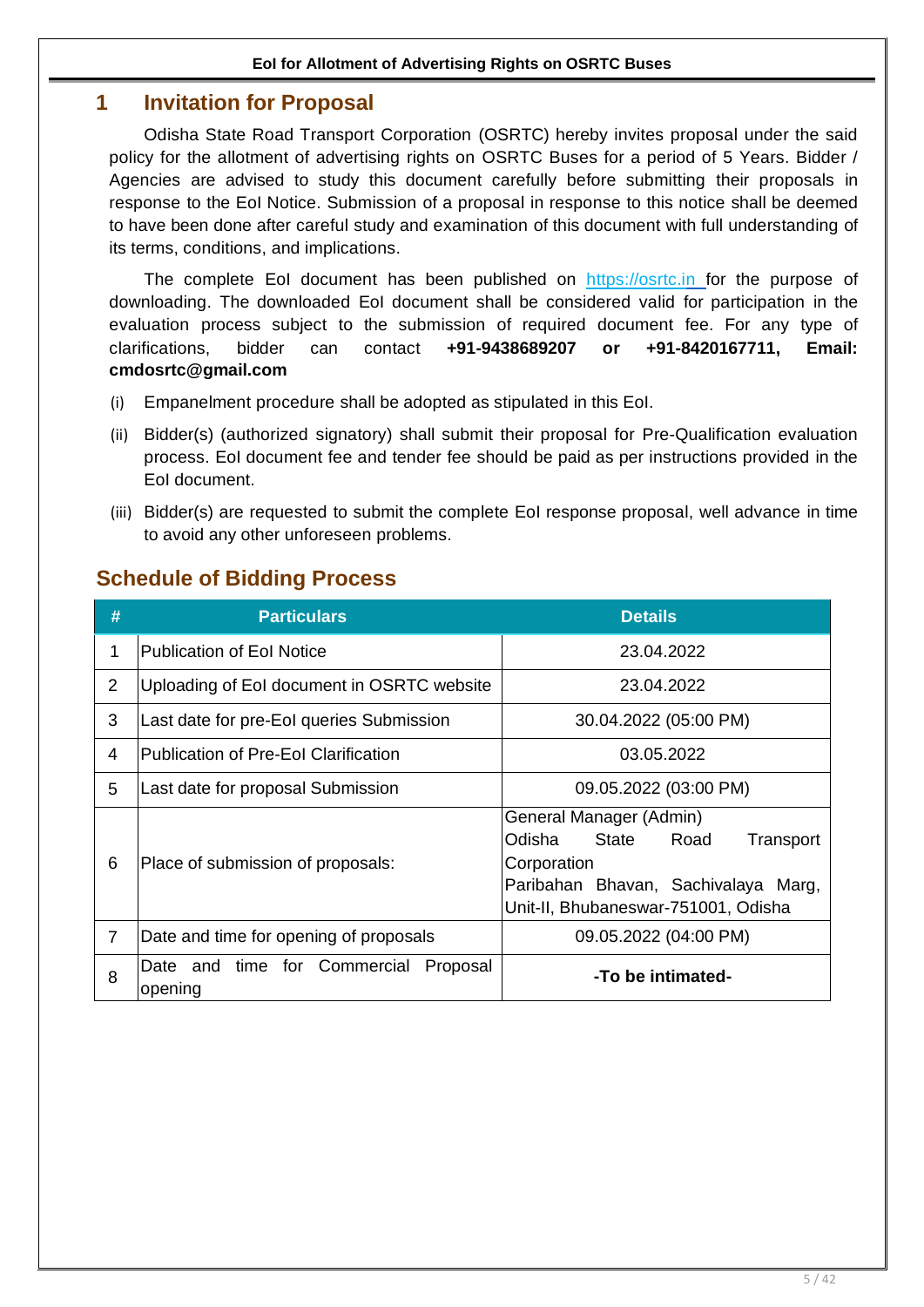#### <span id="page-5-0"></span>**2 Bidding Process**

#### <span id="page-5-1"></span>2.1 Background:

OSRTC intends to empanel Advertisement agencies through this Expression of Interest (EoI). **Financial proposal as per the prescribed format will be asked only from the shortlisted/empaneled bidders.**

EoI proposals (validity of EoI shall be for 180 days) are invited for a period of 5 years, from a Company incorporated under (Indian) Companies Act, 1956/ 2013/ proprietorship/ partnership/ Pvt Ltd/ Ltd firm. The proposal shall be accepted as per the terms and conditions attached.

#### <span id="page-5-2"></span>2.2 Brief Description of Bidding Process:

- 2.2.1 OSRTC has adopted a two Stage Bidding Process (collectively referred to as the "Bidding Process") for empanel of the Service Provider. The selection process involves Prequalification of interested Bidders and financial evaluation in accordance with the provisions of this EoI. Financial proposal as per the prescribed format will be asked only from the shortlisted/empaneled bidders.
- 2.2.2 The Applicant shall pay to OSRTC a non-refundable sum of ₹10,000/- (Rupees Ten Thousand only) + GST (18%), as 'Document Fee'.
- 2.2.3 In terms of the EoI, a Bidder will be required to submit along with the proposal, receipt of Document Fee & Earnest Money Deposit (EMD)
- 2.2.4 Bidder should submit original documents (those were uploaded during bis submission) for verification at the time of bid opening

#### <span id="page-5-3"></span>2.3 EoI Clarification:

- 2.3.1 Bidder requiring any clarification on the EoI may send in their queries to [cmdosrtc@gmail.com](mailto:cmdosrtc@gmail.com) on or before the date mentioned in the Schedule of Bidding Process specified as per the format provided in Annexure II: Request for Clarification. Bidder shall be required to submit the queries in editable format preferably.doc and .xls both. OSRTC shall endeavor to respond to the queries within the period specified therein. All clarifications shall be published online on the website www.osrtc.in
- 2.3.2 OSRTC shall endeavor to respond to the questions raised or clarifications sought by the Bidder. However, OSRTC reserves the right not to respond to any question or provide any clarification, in its sole discretion, and nothing shall be taken or read as compelling or requiring OSRTC to respond to any question or to provide any clarification.
- 2.3.3 OSRTC may also on its own motion, if deemed necessary, issue interpretations and clarifications to all Bidder. All clarifications and interpretations issued by OSRTC shall be deemed to be part of the EoI Documents. Verbal clarifications and information given by OSRTC, or its employees or representatives shall not in any way or manner be binding on OSRTC.
- 2.3.4 In case of any clarification/ queries, the person to be contacted is as under:

**The General Manager (Admin.) Odisha State Road Transport Corporation, Paribahan Bhavan, Sachivalaya Marg, Unit-II, Bhubaneswar-751001, Odisha**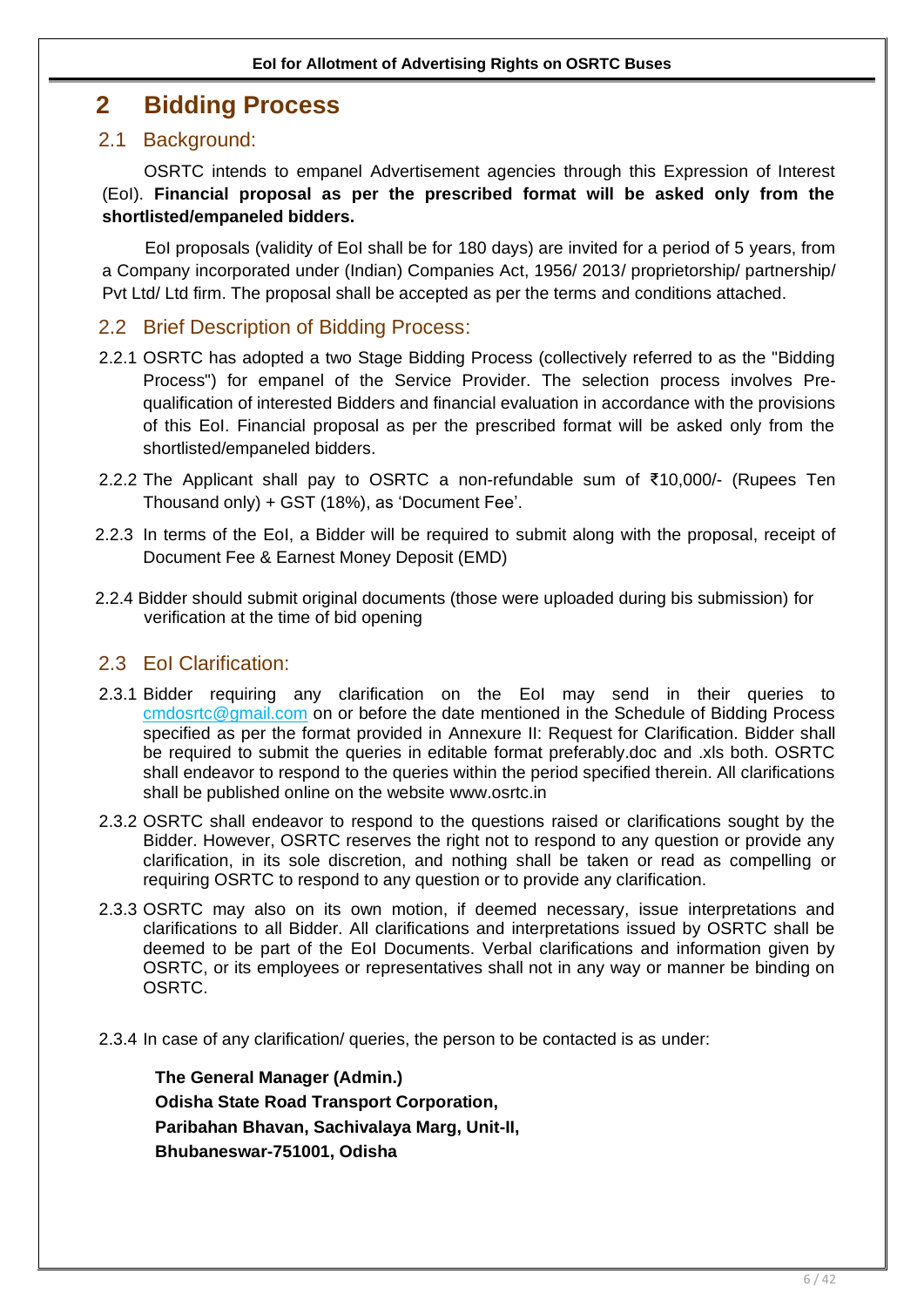#### <span id="page-6-0"></span>2.4 Scope of Work, Service Requirements including Technical Parameters

This EoI is for leasing of sole rights for the display of advertisement on the Buses under OSRTC. Details of different type of buses and indicative advertisement area are mentioned in Annexure-IX & X.

#### 2.4.1 **Fixation of Advertisement Boards on Buses**

It is to be noted that Corporation will provide flat surface on both side panels of the bus and clear display back panel area where number plate, slogan, tail light, ladder & trunk door will not be a hindrance. (Bidder can make a special back panel board for which corporation will give rebate in license fee or extend the contract against the cost.)

- i) The Bidder shall totally be responsible for the pasting vinyl sheet / fabrication of back panels to be displayed at the back of the buses. He shall also be responsible for bringing of panels to the depot concerned for display thereof. The fixation and removal of the panels will be the sole responsibility of the Bidder. No damage to be caused on the buses at the time of fixation of removal of board (Advertisement).
- ii) While fixing the panels the Bidders shall take due care so that no damage whatsoever is caused to the bus or to the Corporation property. The panel will have to be fixed according to the space with the help of bolts provided on the buses for that purpose. The panels should not be in a disfigured or in shabby condition etc. In case the bolts and brackets are found missing of a bus(es), The Bidder shall bring this fact into the notice of the authorized officer of the Corporation for getting the same fixed within a reasonable time but not later than a week from the day of hampering property.
- iii) Fixation/ removal of advertisement panel will be carried out by the Bidder or his authorized representative. For pasting of advertisements information shall be sent to the respective Depots one day in advance and in that case, buses will be parked separately at places where there is adequate light and space for workers movement.
- 2.4.2 The Corporation will not be responsible for pasting of any sticker, poster, or any other writing or defacing of the advertisement by any third person. It will be the responsibility of the Bidder to maintain his advertisement board(s) is found un-presentable and spoiling the look the sole agent shall get the some renewed repeated immediately failing which the Corporation will have the right to remove the same. No claim on account of such action will be entertained. Defacing at the end of the Advertisement contract

**The Bidder at the end of the contract must deface the advertisement area and leave it in the original condition of the bus.**

#### 2.4.3 **Objectionable advertisement**

Upon receiving any complaint about objectionable content or on Suo moto basis competent authority in OSRTC shall have right to remove such advertisement forth with at the cost of the Bidder and the OSRTC shall not be liable to pay any refund / damage or claim thereon. The Bidder will, however, be permitted to display any other advertisement in lieu thereof.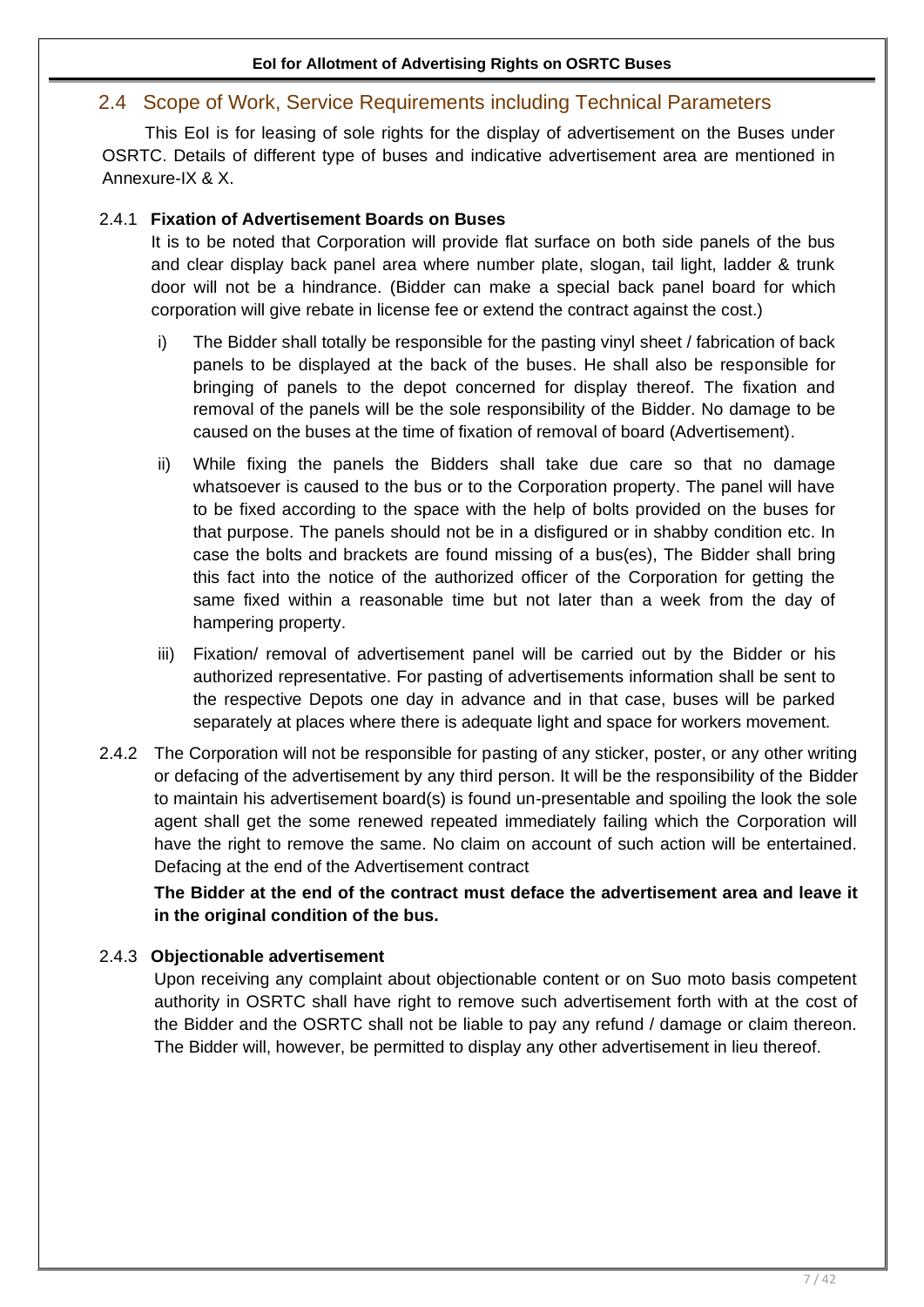#### 2.4.4 **Bidder's responsibility for all claims, actions, losses, etc.**

In case any liability accrues or arises out of any damage, claims/ disputes against any advertisement by any third party the entire liability, claim, action for loss shall rest on the Bidder who alone shall be responsible for all such claims/ liabilities/ settlements/ disputes and OSRTC shall be absolved of any responsibility on such account.

#### 2.4.5 **Removal of Advertisement on expiry of contract**

- i. The Bidder will remove the advertisement boards/display from the buses after the expiry of the contract. However, 30 days' time can be granted by the Corporation to complete the work done with the condition that: specify conditions.
- ii. The Bidder will have to pay normal rental charges up to the day of the advertisement is removed.
- iii. If any advertisement board or painting is found displayed on the buses and/ or workshop/Bus Stations & administrative office even after 30 days of the expiry of the contract the Bidder will have to pay removable charges to corporation.
- iv. If the removal of the advertisement board/ display is not done within the above stipulated time, the CMD, OSRTC or his authorized representative shall have the right to remove the same at the cost of Bidder without notice. If the Bidder gets the advertisement defaced within the time period as stipulated by clause (i) or (ii), he will send written information of the same verified by the concerned Divisional Manager to OSRTC Headquarters along-with date of defacing immediately.

#### 2.4.6 **Termination of Contract**

The contract can be terminated for any reason whatsoever by way of three months' notice from the bidder side. The Corporation shall not be liable for any damages and Bidder will have to remove the advertisement latest by 15 days after the termination of the contract.

#### 2.4.7 **Permission for Agent's employees to enter the Corporation's premises**

Twelve persons of the Agent's firm only shall be permitted to issue authority letters authorizing their employees to enter the premises of the corporation for the purpose of fixing and pasting of advertisement or for any other reason connected with their lawful business as contractors under this contract. However, the selected agency shall give intimation to client's representative before entering premises of OSRTC.

#### 2.4.8 **License Fee**

- i. The License fees shall be enhanced / incremented by 20% in the fourth Year.
- ii. The Bidder shall pay license fee to the corporation in advance on monthly installments before the  $7<sup>th</sup>$  day of the commencement of each month against GST invoices raised by corporation to the Bidder along with the bus list nos. The first installment shall become payable immediately within 7 days of signing of contract agreement and subsequent installments shall be payable by the 7th day of the commencement of each month made by demand draft drawn on a scheduled Bank payable at Odisha only or through net banking / RTGS / NEFT
- iii. Permission may be granted by Managing Director, or any officer authorized by him to deposit the License Fee late by 15 days only after giving satisfactory reasons by the Bidder for the delay. However, such delay shall be intimated in advance to the corporation.
- iv. In case of delay in the payment of monthly license fee along-with late deposit fee@ 9% as stated above is not received within a period of one month, the Managing Director shall be at liberty to terminate the contract and the amount of security deposit may be forfeited by giving notice to the Bidder.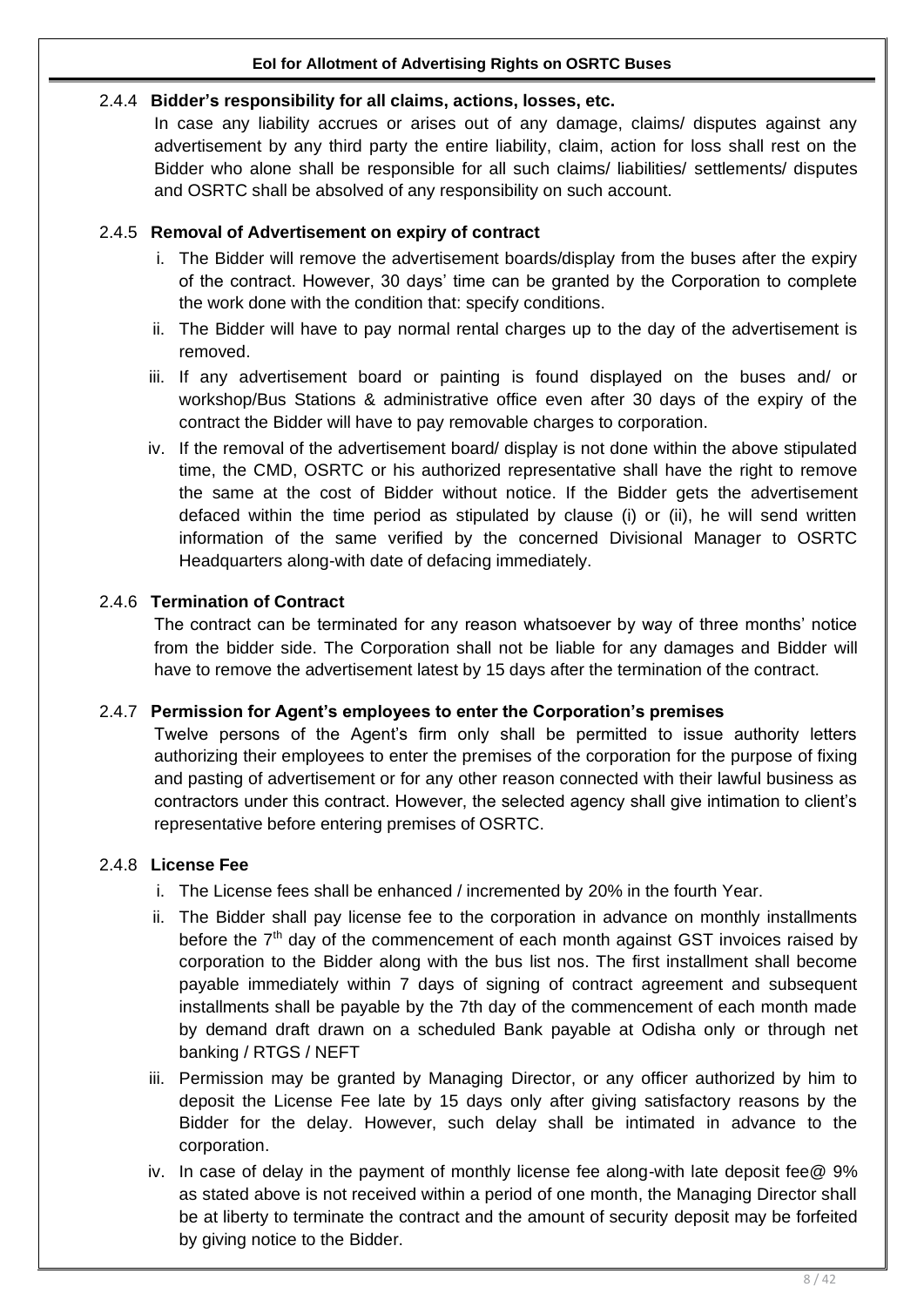- v. There will be no rebate in license fee if number of buses increase or decrease up to 5%. If (fleet size) number of buses increase or decrease by more than 5%, the license fee shall be adjusted accordingly. In case of variation of more than 5% the Bidder shall submit details to headquarters on monthly basis and the license fee shall be adjusted accordingly at the end of every month.
- vi. OSRTC may add or reduce the buses in any category from its fleet during the period of contract for which the quoted amount will increased or decreased proportionately on pro rata basis.
- vii. License fees includes all taxes other than GST

#### 2.4.9 **Taxes**

GST taxes levied on advertisement shall be paid by the Bidder.

#### 2.4.10 **Duration of Contract**

The duration of contract shall be for 5 (Five) years from the date of signing of agreement

#### 2.4.11 **General**

The Bidder shall adhere to all the relevant rules framed by Government, Local administration, and Development Authorities.

**Detailed Scope of Work, deliverables, service level parameters and performance criteria will be shared with shortlisted service providers during financial bid.**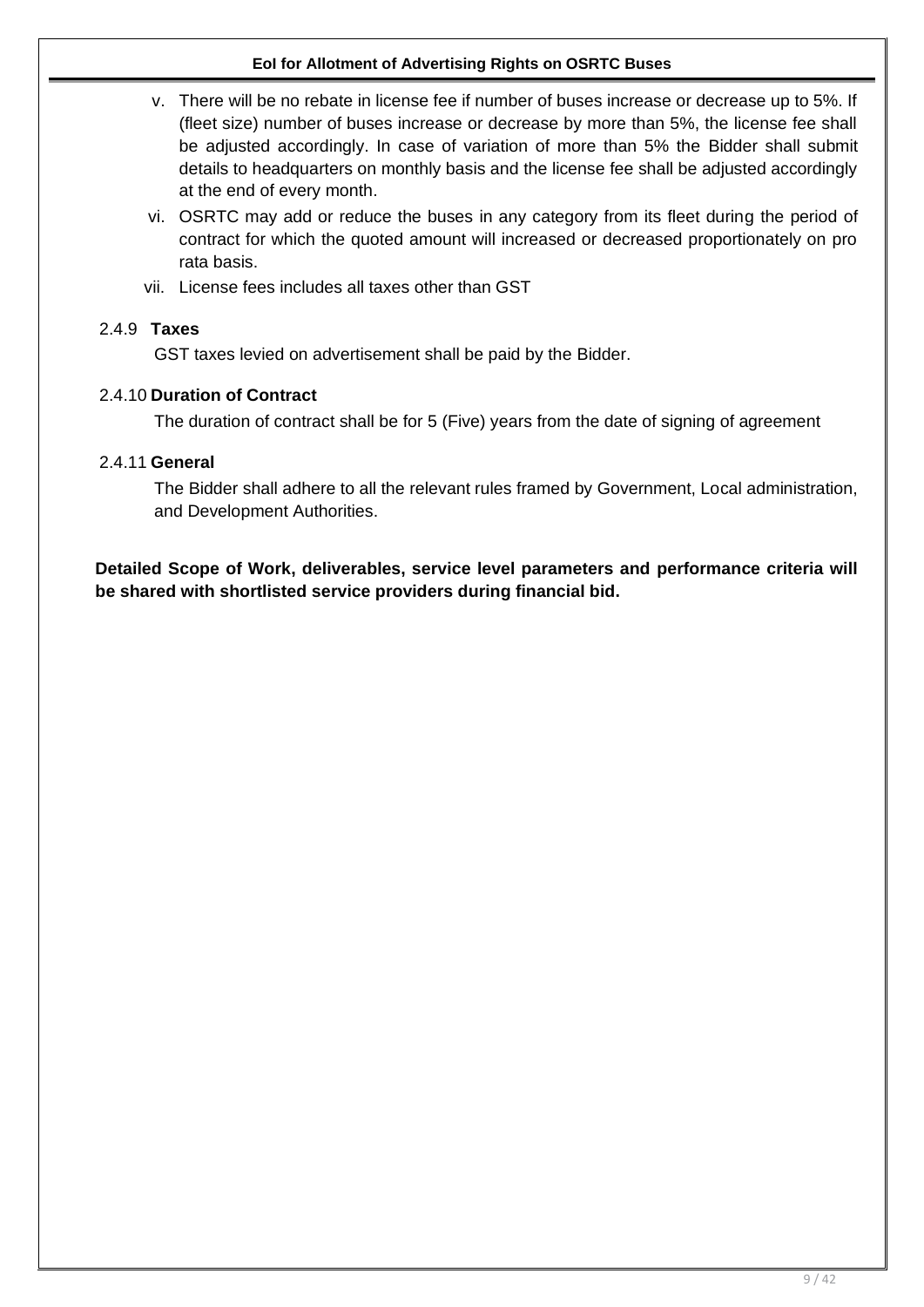#### <span id="page-9-0"></span>**3 Instructions to Bidder**

#### <span id="page-9-1"></span>3.1 General Terms of Bidding:

- 3.1.1 A Bidder is eligible to submit only one proposal for the Project as per the formats given in Annexures.
- 3.1.2 EoI documents being provided only as preliminary reference document by way of assistance to the Bidders who are expected to carry out their own surveys, investigations, and other detailed examination before submitting their proposal. Nothing contained in the EoI document shall be binding on OSRTC nor confer any right on the Bidder. OSRTC shall have no liability whatsoever in relation to or arising out of any or all contents of the EoI documents.
- 3.1.3 The Bidder shall deposit Earnest Money Deposit (EMD) in accordance with the provisions.
- 3.1.4 The Bidder should submit a declaration as per the format at **Annexure V: Non-Blacklisting declaration for signing the EoI proposal,** authorizing the signatory of the Bid.
- 3.1.5 The Documents including this EoI, and all attached documents are and shall remain the property of OSRTC and are transmitted to the Bidder solely for the purpose of preparation and the submission of proposal in accordance herewith. Bidders are to treat all information as strictly confidential and shall not use it for any purpose other than for preparation and submission of their proposal. OSRTC will not return any proposal, or any information provided along therewith.
- 3.1.6 A Bidder shall not have a conflict of interest *(the "Conflict of Interest")* that affects the EoI Process. Any Bidder found to have a Conflict of Interest shall be disqualified. In the event of disqualification, OSRTC shall be entitled to forfeit and appropriate the EMD, as the case may be, as mutually agreed genuine pre-estimated loss and damage likely to be suffered and incurred by OSRTC and not by way of penalty for, inter alia, the time, cost and effort of OSRTC, including consideration of such Bidder's proposal (the "Damages"), without prejudice to any other right or remedy that may be available to OSRTC under the EoI proposal and/ or the commercial proposal or otherwise. Without limiting the generality of the above, a Bidder shall be deemed to have a Conflict of Interest affecting the EoI Process, if:
- 3.1.6.1 The Bidder, or Associate (or any constituent thereof) and any other Bidder, or any Associate thereof (or any constituent thereof) have common controlling shareholders or other ownership interest; provided that this disqualification shall not apply in cases where the direct or indirect shareholding of a Bidder, or an Associate thereof (or any shareholder thereof having a shareholding of more than 5% (five per cent) of the paid up and subscribed share capital of such Bidder or Associate, as the case may be) in the other Bidder or Associate, is less than 5% (five per cent) of the subscribed and paid up equity share capital thereof; provided further that this disqualification shall not apply to any ownership by a bank, insurance company, pension fund or a public financial institution referred to in sub-section (72) of section 2 of the Companies Act, 2013.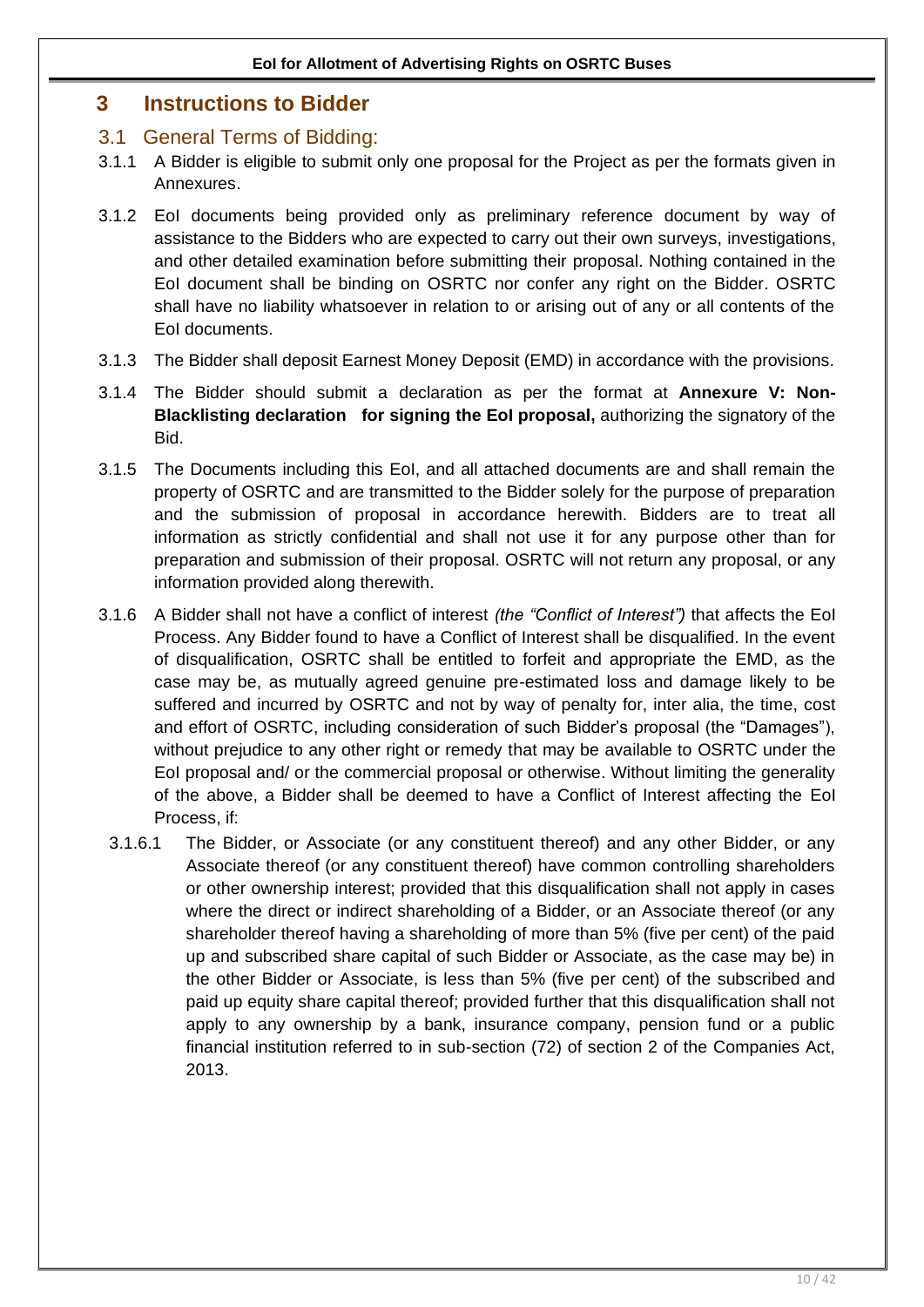- 3.1.6.2 For the purposes of indirect shareholding held through one or more intermediate persons shall be computed as follows: (aa) where any intermediary is controlled by a person through management control or otherwise, the entire shareholding held by such controlled intermediary in any other person (the "Subject Person") shall be taken into account for computing the shareholding of such controlling person in the Subject Person; and (bb) subject always to sub-clause (aa) above, where a person does not exercise control over an intermediary, which has shareholding in the Subject Person, the computation of indirect shareholding of such person in the Subject Person shall be undertaken on a proportionate basis; provided, however, that no such shareholding shall be reckoned under this sub-clause (bb) if the shareholding of such person in the intermediary is less than 26% of the subscribed and paid up equity shareholding of such intermediary; or a constituent of such Bidder is also a constituent of another Bidder.
- 3.1.6.3 Such Bidder or any Associate thereof receives or has received any direct or indirect subsidy, grant, concessional loan or subordinated debt from any other Bidder or Associate, or has provided any such subsidy, grant, concessional loan or subordinated debt to any other Bidder or any Associate thereof; or
- 3.1.6.4 Such Bidder has the same legal representative for purposes of this Bid as any other Bidder; or
- 3.1.6.5 Such Bidder, or any Associate thereof, has a relationship with another Bidder, or any Associate thereof, directly or through common third party/ parties, that puts either or both of them in a position to have access to each other's information about, or to influence the Bid of either or each other; or
- 3.1.6.6 Such Bidder or any Associate thereof has participated as a consultant to the Authority in the preparation of any documents, design, or technical specifications of the Project.
- 3.1.6.7 Explanation: Associate means, in relation to the Bidder a person who controls, is controlled by, or is under the common control with such Bidder (the "Associate"). As used in this definition, the expression "control" means, with respect to a person which is a company or corporation, the ownership, directly or indirectly, of more than 50% (fifty per cent) of the voting shares of such person, and with respect to a person which is not a company or corporation, the power to direct the management and policies of such person by operation of law.
- 3.1.6.8 OSRTC, its employee and advisors would treat the bids and supporting information submitted by the bidder in a reciprocating confidentiality and would use it for the purpose of this or litigations, OSRTC would do so, with an information to the Bidder and any expenses related to the same would be charged to the bidder.
- 3.1.6.9 This EoI is not transferable. Any outcome pursuant to this EoI shall be subject to the terms and conditions of the EoI Documents.

#### <span id="page-10-0"></span>3.2 Acknowledgement by Bidder:

It shall be deemed that by submitting a proposal, the Bidder has:

- 3.2.1 Made a complete and careful examination of the EoI Documents.
- 3.2.2 Received all relevant information requested from OSRTC.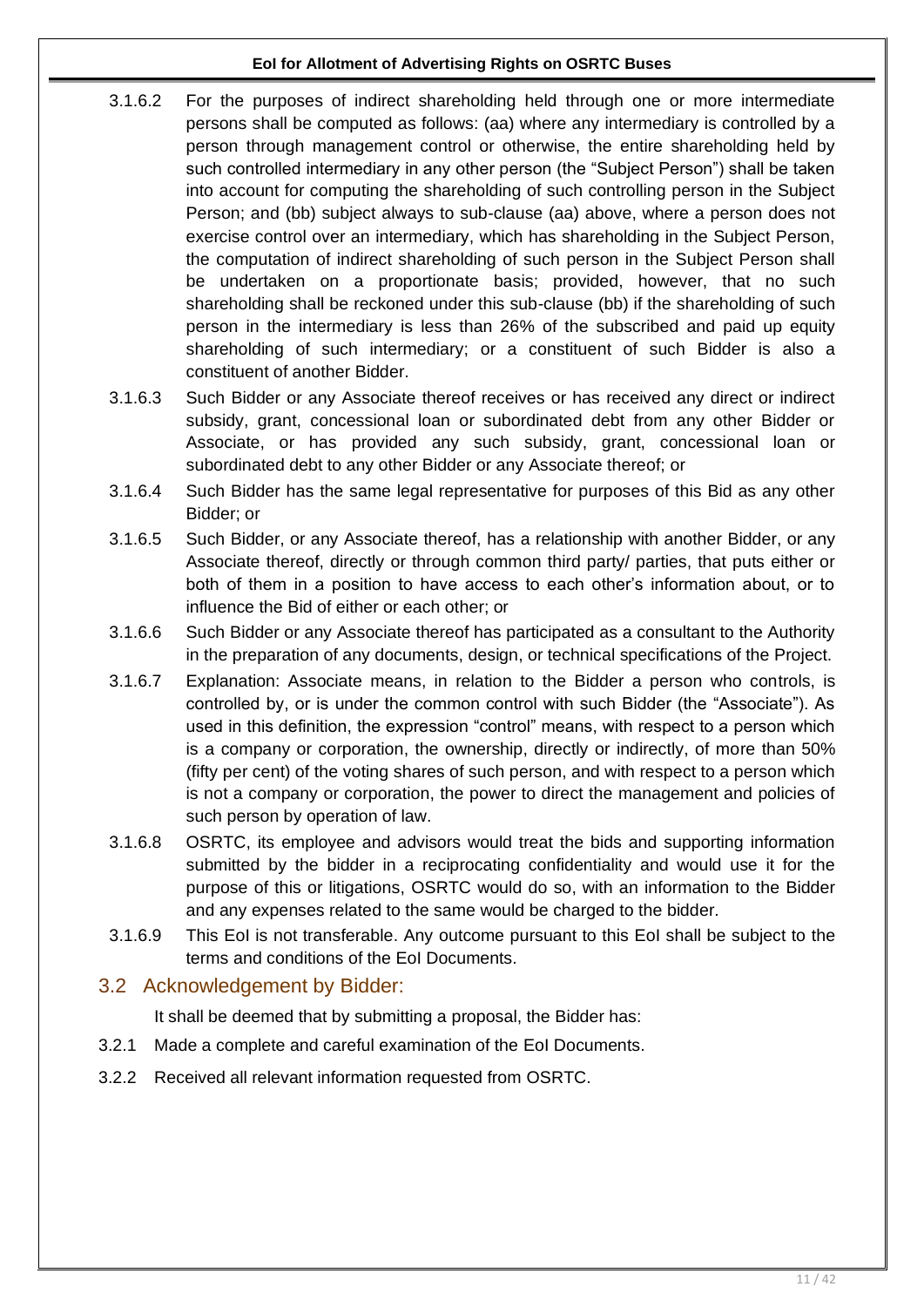- 3.2.3 Accepted the risk of inadequacy, error or mistake in the information provided in the EoI Documents or furnished by or on behalf of OSRTC relating to any of the matters referred to in above.
- 3.2.4 Satisfied itself about all matters, things and information including matters referred to in this clause hereinabove necessary and required for submitting an informed proposal, execution of the Project in accordance with the EoI Documents and performance of all of its obligations there under.
- 3.2.5 Acknowledged and agreed that inadequacy, lack of completeness or incorrectness of information provided in the proposal or ignorance of any of the Bidder referred to in this clause hereinabove shall not be a basis for any claim for compensation, damages, extension of time for performance of its obligations, loss of profits etc. from OSRTC, or a ground for termination of the proposal by the Agency.
- 3.2.6 Acknowledged that it does not have a Conflict of Interest; and
- 3.2.7 Agreed to be bound by the undertakings provided by it under and in terms hereof.

#### <span id="page-11-0"></span>3.3 Cost of Bidding:

- 3.3.1 Bidder are invited to examine all information relevant to the Project in greater detail and to carry out, at their cost, such studies as may be required for submitting their respective proposal.
- 3.3.2 The Bidder shall be responsible for all the costs associated with the preparation of their proposal and their participation in the EoI Process. OSRTC will not be responsible or in any way liable for such costs, regardless of the conduct or outcome of the EoI Process.

#### <span id="page-11-1"></span>3.4 Verification and Disqualification:

- 3.4.1 OSRTC shall not be liable for any omission, mistake or error in proposals submitted by the bidder. OSRTC reserves the right to verify all statements, information and documents submitted by the Bidder in response to the EOI or the Bidding Documents and the Bidder shall, when so required by OSRTC, make available all such information, evidence and documents as may be necessary for such verification. Any such verification or lack of such verification, OSRTC shall not relieve the Bidder of its obligations or liabilities hereunder nor will it affect any rights of OSRTC there under. OSRTC reserves the rights to decide to ask any clarification and decide to consider the same.
- 3.4.2 OSRTC reserves the right to reject any proposal and forfeit the EMD if:
	- 3.4.2.1 At any time, a material misrepresentation is made or uncovered, or
	- 3.4.2.2 The Bidder does not provide, within the time specified by OSRTC, the supplemental information sought by OSRTC for evaluation of the proposal.
	- 3.4.2.3 Such misrepresentation/ improper response shall lead to the disqualification of the Bidder. If such disqualification/ rejection occurs after the proposals have been opened and the highest-ranking Bidder (T1) gets disqualified/rejected/nonresponsive, then OSRTC reserves the right to invite the T2 Bidder to agree with the commercial terms and conditions in accordance with the conditions of this EoI; or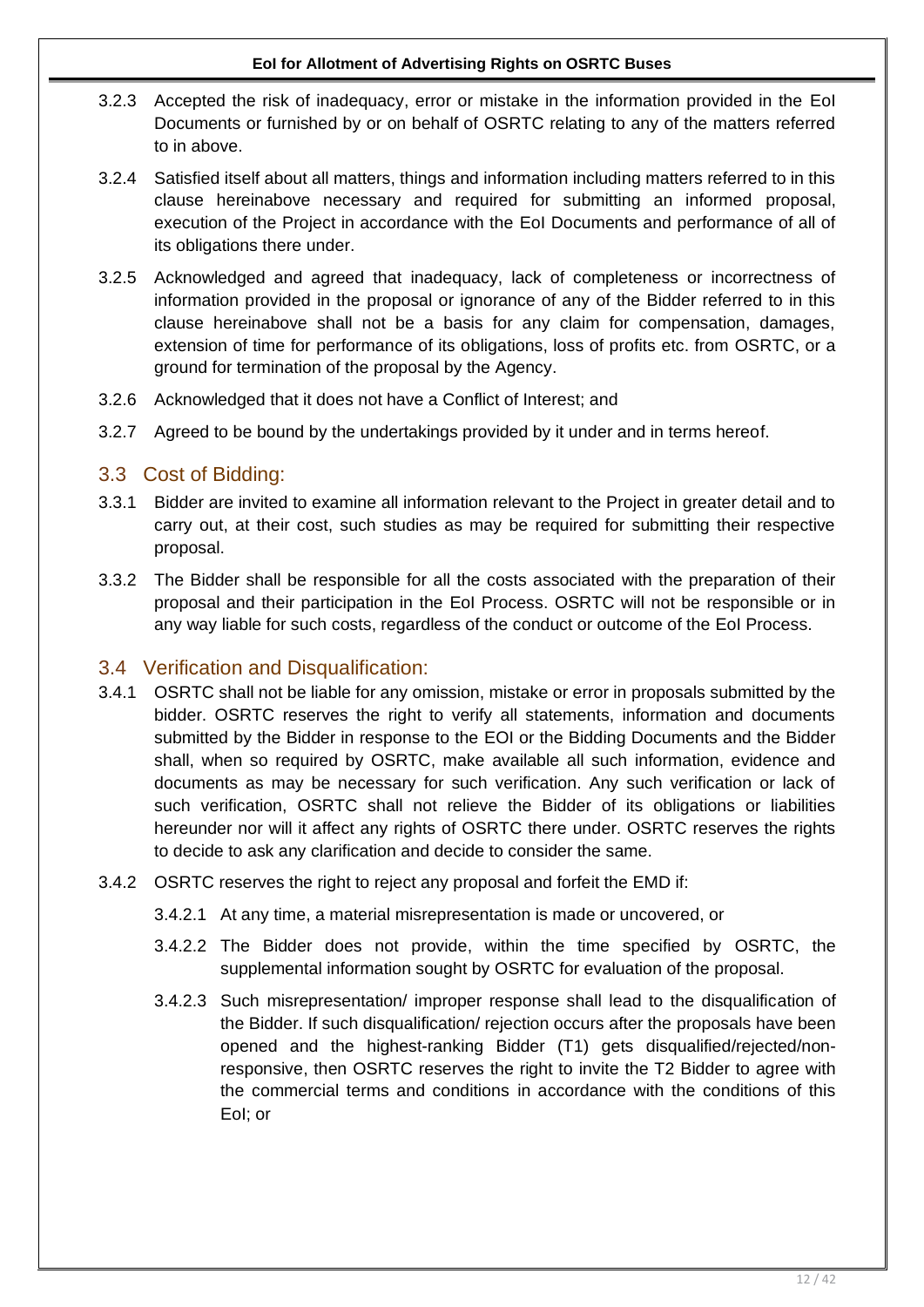3.4.2.4 Take any such measure as may be deemed fit in the sole discretion of OSRTC, including annulment of the EoI Process, in case it is found during the evaluation or at any time before signing of the Agreement or after its execution and during the period of subsistence thereof, that one or more of the pre- qualification conditions have not been met by the Bidder, or the Bidder has made material misrepresentation or has given any materially incorrect or false information, the Bidder shall be disqualified forthwith if not yet appointed as the Agency either by issue of the LOA or entering into of the Agreement, and if the Successful Bidder has already been issued the LOA or has entered into the Agreement, as the case may be, the same shall, notwithstanding anything to the contrary contained therein or in this EoI, be liable to be terminated, by a communication in writing by OSRTC, without OSRTC being liable in any manner whatsoever. In such an event, OSRTC shall be entitled to forfeit and appropriate EMD or Performance Security as Damages, without prejudice to any other right or remedy that may be available to OSRTC under the EoI Documents.

#### <span id="page-12-0"></span>3.5 Amendment of EoI:

- 3.5.1 At any time prior to the deadline for submission of proposal, OSRTC may, for any reason, whether at its own initiative or in response to clarifications requested by a Bidder, modify the EoI by the issuance of Addendum or a Corrigendum. An addendum or a corrigendum thus issued will be a part of the EoI and shall be published online on the website [www.osrtc.in.O](http://www.osrtc.in./)SRTC will assume no responsibility for receipt of the Addendum or Corrigendum.
- 3.5.2 To accord the Bidder a reasonable time for taking an Addendum into account, or for any other reason, OSRTC may, at its own discretion, extend the EoI Due Date.

#### <span id="page-12-1"></span>3.6 Proprietary data:

3.6.1 All documents and other information supplied by OSRTC or submitted by a Bidder to OSRTC shall remain or become the property of OSRTC. Bidder(s) are to treat all information as strictly confidential and shall not use it for any purpose other than for preparation and submission of their proposal. OSRTC shall not return any proposal, or any information provided therewith.

#### <span id="page-12-2"></span>3.7 Language, Format and Signing of Proposal:

- 3.7.1 The EoI, as well as all correspondence and documents relating to the EoI, exchanged between OSRTC and the Bidder shall be written in English Language. Any printed literature furnished by the Bidder written in another language must be accompanied by a translation in the English Language duly authenticated by the Bidder, in which case, for purposes of interpretation of the proposal, the translation shall govern.
- 3.7.2 The Bidder shall provide all the information sought under this EoI. OSRTC will evaluate only those proposals that are received in the required formats and complete in all respects. The Eligibility proposal shall be submitted as per the check list provided in Annexures.
- 3.7.3 The proposal shall be typed or written in indelible ink and signed by the authorized signatory of the Bidder having a Power of Attorney as per format Annexure V: Power of Attorney for signing of Bid, as applicable and duly authenticated by affixing a Common Seal who shall also initial each page in blue ink. All the alterations, omissions, additions, or any other amendments made to the Bid shall be initialed by the person(s) signing the Bid.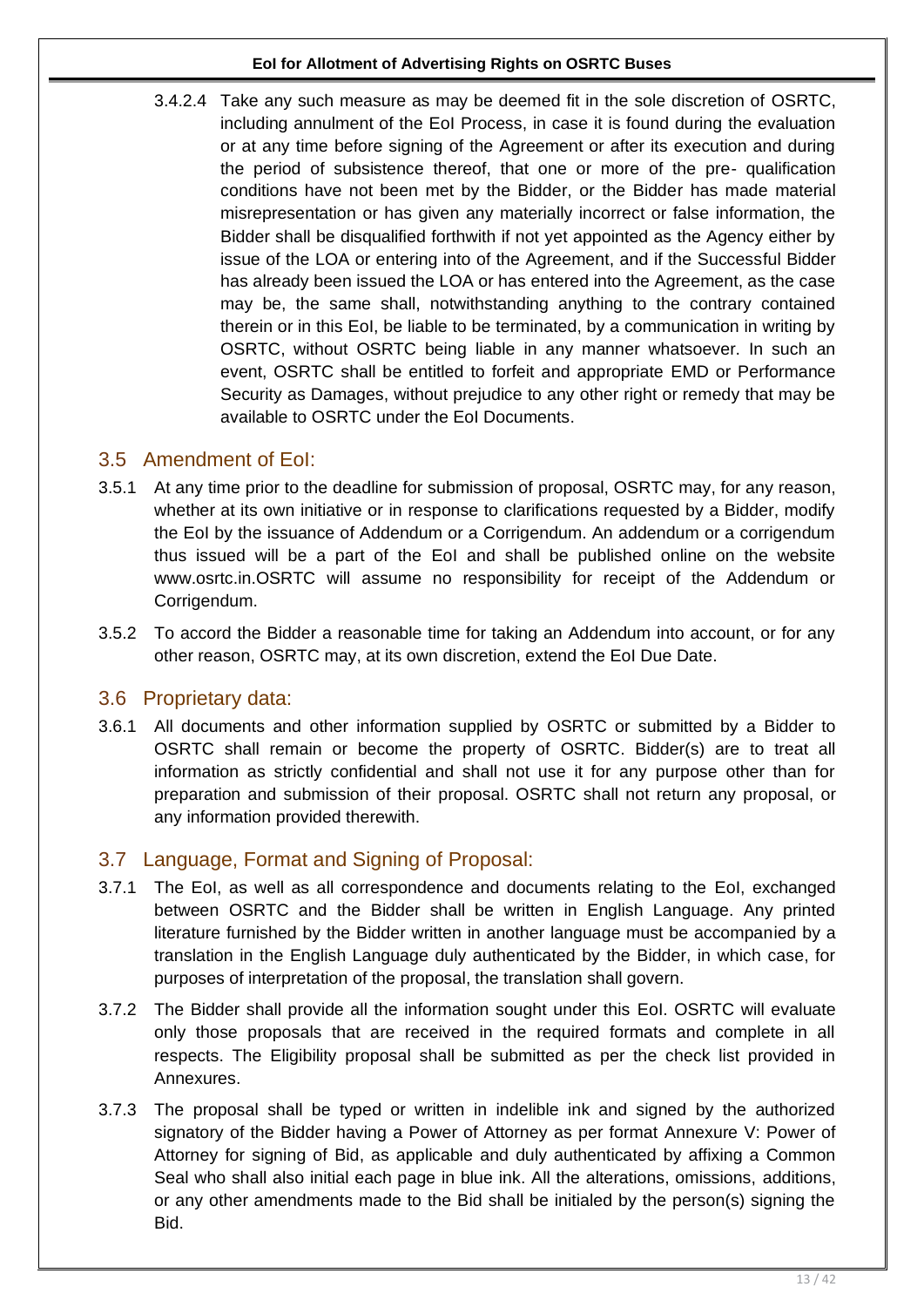3.7.4 Bidder shall furnish the required information in their proposal in the enclosed formats only as per the Annexures to the EoI. Any deviations with respect to this may make their Bid liable for rejection.

#### 3.7.4.1 **As part of Eligibility criteria, the following shall form part of the proposal (Envelope I):**

- i. Required amount of Document Fee and EMD shall be paid online through the payment gateway.
- ii. Annexure I: Covering letter
- iii. Annexure II: Pre-Qualification Check list and Supporting documents.
- iv. Annexure III: Details of Bidder
- v. Annexure IV: Power of Attorney
- vi. Annexure V: Self-Declaration for non-Blacklisting
- vii. Annexure VI: Declaration for Non-Performance
- viii. Annexure VII: Technical Capacity of the Bidder
- ix. Annexure VIII: Financial Capacity of the Bidder
- x. Annexure IX: Indicative Placements of Bus Wraps
- 3.7.5 The Bidder shall submit Eligibility Qualification proposal in the format specified in Annexures and in accordance with this EoI. The Bidder shall submit the proposal by Speed Post/ Courier service or submit the proposal by hand with The General Manager (Admin), Odisha State Road Transport Corporation, Paribahan Bhavan, Sachivalaya Marg, Unit-II, Bhubaneswar-751001, Odisha.
- 3.7.6 The cover Envelope shall clearly bear the following identification: **"EoI for Allotment of Advertising Rights on OSRTC Buses"** and shall clearly indicate the tender notice number, name, and address of the Bidder. The envelope shall be addressed to:

#### **The General Manager (Admin), Odisha State Road Transport Corporation, Paribahan Bhavan, Sachivalaya Marg, Unit-II, Bhubaneswar-751001, Odisha**

- 3.7.7 The Bidder shall submit Pre-Qualification proposal in the format specified in Annexures and in accordance with this EoI. The Bidder shall submit the hard copy as well soft copy (in pen-drive) of Pre-Qualification proposal, Tender Processing fees and EMD in a sealed envelope.
- 3.7.8 If the envelope is not sealed and marked as instructed above, OSRTC assumes no responsibility for the misplacement or premature opening of the contents of the proposal and consequent losses, if any, suffered by the Bidder.
- 3.7.9 Further, Bidder are required to submit all details only as per EoI document. In the event, any of the instructions mentioned herein have not been adhered to, OSRTC reserves the right to reject the proposal.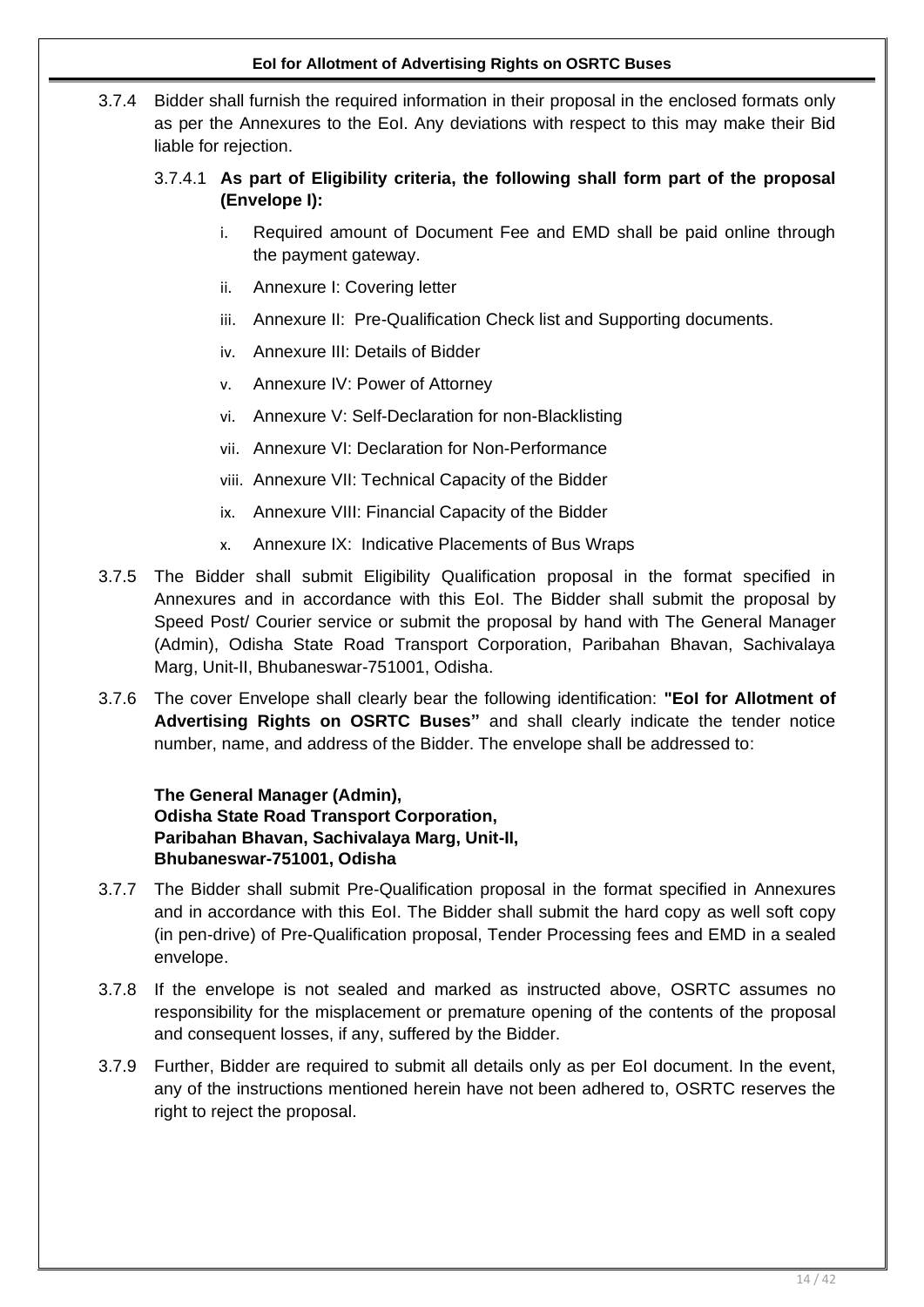- 3.7.10 Bids submitted by fax, telex, telegram, or e-mail shall not be entertained and shall be rejected.
- 3.7.11 Bids should be submitted before 3:00 PM on the Due Date as specified in the EoI. The **Envelope** containing receipt of paid Tender processing fee & EMD along with Eligibility documents, signed copy of the EoI and Soft copy of the proposal shall be submitted at the address provided in the manner and form as detailed within the due date and time as specified in the EoI.
- 3.7.12 OSRTC may, in its sole discretion, extend the EoI Due Date by issuing an Addendum.
- 3.7.13 Proposals received after the specified time on the Due Date shall not be eligible for consideration and shall be summarily rejected.
- 3.7.14 Modifications/ Substitution/ Withdrawal of Proposals:
	- i. The Bidder shall modify, substitute, or withdraw proposal prior to the Due Date. No proposal shall be modified, substituted, or withdrawn by the Bidder on or after the Due Date.
	- ii. Any alteration/ modification in the proposal or additional information supplied after the EoI Due Date, unless the same has been expressly sought for by OSRTC, shall be disregarded.

#### <span id="page-14-0"></span>3.8 Validity of EoI:

- 3.8.1 Proposals shall remain valid for a period of 180 (one hundred and eighty) days from the date of opening of the EoI.
- 3.8.2 In exceptional circumstances, prior to expiry of the original EoI validity period, OSRTC may request the bidder to extend the period of validity for a specified additional period. The request and the responses thereto shall be made in writing. A bidder may refuse the request without forfeiting his EMD.

#### <span id="page-14-1"></span>3.9 Confidentiality:

3.9.1 Information relating to the examination, clarification, evaluation, and recommendation for the Bidder shall not be disclosed to any person who is not officially concerned with the process or is not a retained professional advisor advising OSRTC in relation to or matters arising out of or concerning the EoI Process. OSRTC will treat all information, submitted as part of the EoI, in confidence and will require all those who have access to such material to treat the same in confidence. OSRTC may not divulge any such information unless it is directed to do so by any statutory entity that has the power under law to require its disclosure or is to enforce or assert any right or privilege of the statutory entity and/ or OSRTC.

#### <span id="page-14-2"></span>3.10 Correspondence with Bidder:

3.10.1 OSRTC shall not entertain any correspondence with any Bidder in relation to acceptance or rejection of any Proposal.

#### <span id="page-14-3"></span>3.11 Earnest Money Deposit (EMD):

3.11.1 The Bidder shall furnish as part of its Proposal, Earnest Money Deposit (EMD) amount to the sum of **₹2,00,000/- (Rupees Two Lakhs only)** shall be paid through DD/ online through payment gateway.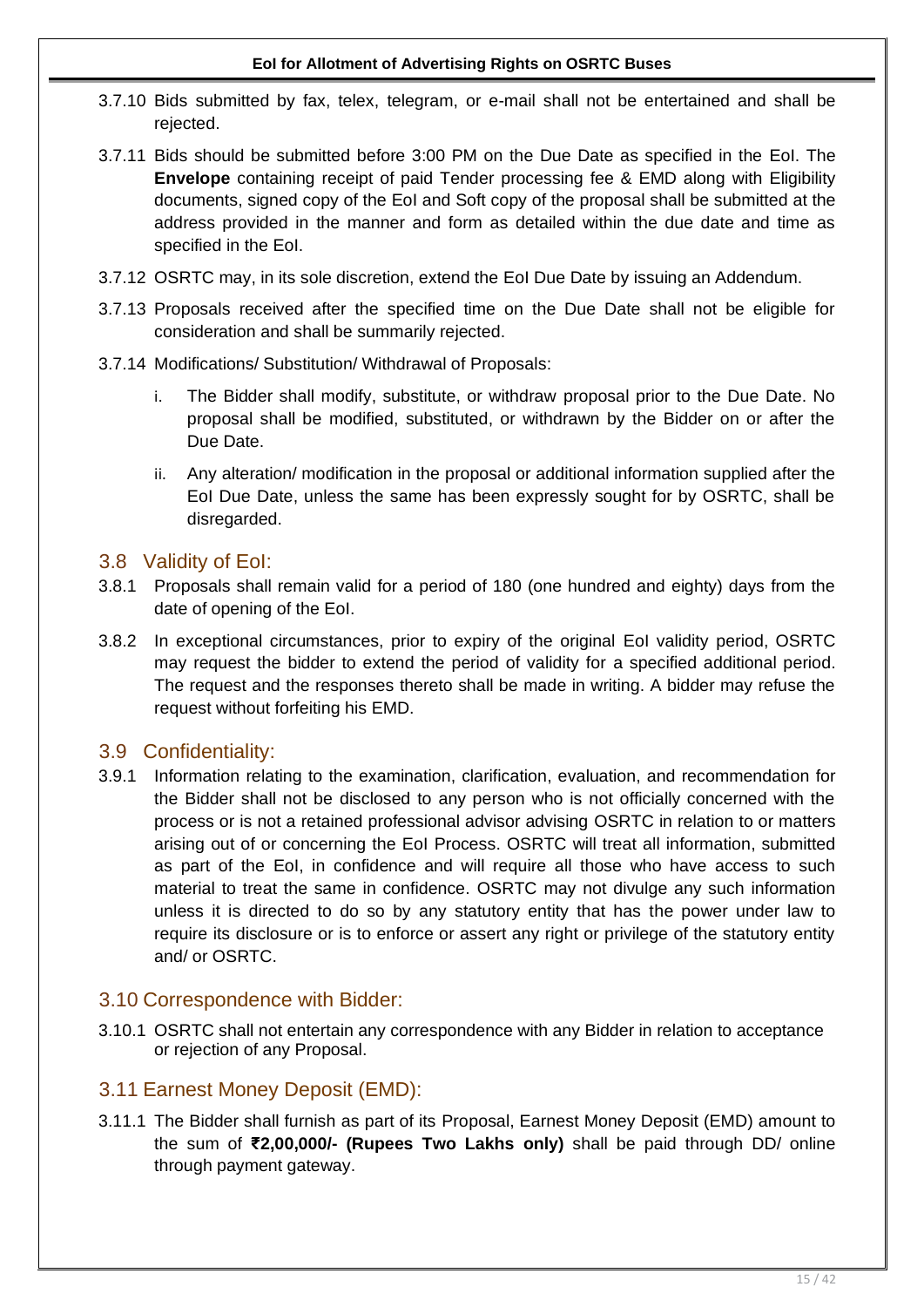- 3.11.2 OSRTC shall not be liable to pay any interest on the Earnest Money Deposit (EMD) so made and the same shall be interest free. EMD shall be non-transferable. Any Bid not accompanied by the receipt of Earnest Money Deposit (EMD) & Tender processing fee shall be rejected by OSRTC as non- responsive\*.
- 3.11.3 The Earnest Money Deposit (EMD) of unsuccessful Bidder will be returned by OSRTC, without any interest, within 60 days from the date of opening of the financial bid or when the EoI process is cancelled by OSRTC. Bidder may by specific instructions in writing to OSRTC give the details for name and address of the person in whose favor the said demand draft shall be drawn by OSRTC for refund, failing which it shall be drawn in the name of the Bidder.
- 3.11.4 The empaneled Bidder's Earnest Money Deposit (EMD) will be returned, without any interest, upon such Successful Bidder signing the Agreement and furnishing the Performance Security in accordance with the provisions thereof.
- 3.11.5 The Earnest Money Deposit (EMD) shall be forfeited and appropriated by OSRTC as mutually agreed genuine pre-estimated compensation and Damages payable to OSRTC for, inter alia, time, cost, and effort of OSRTC without prejudice to any other right or remedy that may be available to OSRTC hereunder or otherwise, under the following conditions:
	- 3.11.5.1 If a Bidder engages in a corrupt practice, fraudulent practice, coercive practice, undesirable practice, or restrictive practice as specified in this EOI.
	- 3.11.5.2 If a Bidder withdraws its Bid during the period of Bid validity as specified in this EOI and as extended by the Bidder from time to time.
	- 3.11.5.3 In the case of successful Bidder, fails within the specified time limit:
		- i. to sign the Agreement and/or
		- ii. to furnish the Performance Security within the period prescribed in the Contract Agreement; or
		- iii. In case the successful Bidder, having signed the Agreement, commits any breach thereof prior to furnishing the Performance Security.

#### <span id="page-15-0"></span>3.12 Force Majeure:

In situation like Pandemic, lockdown, Act of God, bus strike at OSRTC, etc. the decision for waiver/relaxation in concession fee shall be granted; or the period of the contract shall be extended, or the same amount shall be adjusted/ deducted on pro rata basis in next billing.

#### <span id="page-15-1"></span>3.13 Settlement of Dispute and Arbitration:

- 3.13.1 All disputes and differences arising out in any way touching or concerning this contract/deed whatsoever shall be referred to the Managing Director, Odisha Transport Corporation Ltd.
- 3.13.2 In case the issue is not solved between both the parties, the issue will be referred to retired high court judge of Orissa High Court acting as a sole arbitrator based at Odisha to adjudicate arbitration proceedings.

#### 3.14 Jurisdiction:

Any dispute or difference or claim etc., shall be subject to the exclusive jurisdiction of the courts situated at Odisha only. No other courts shall have the jurisdiction to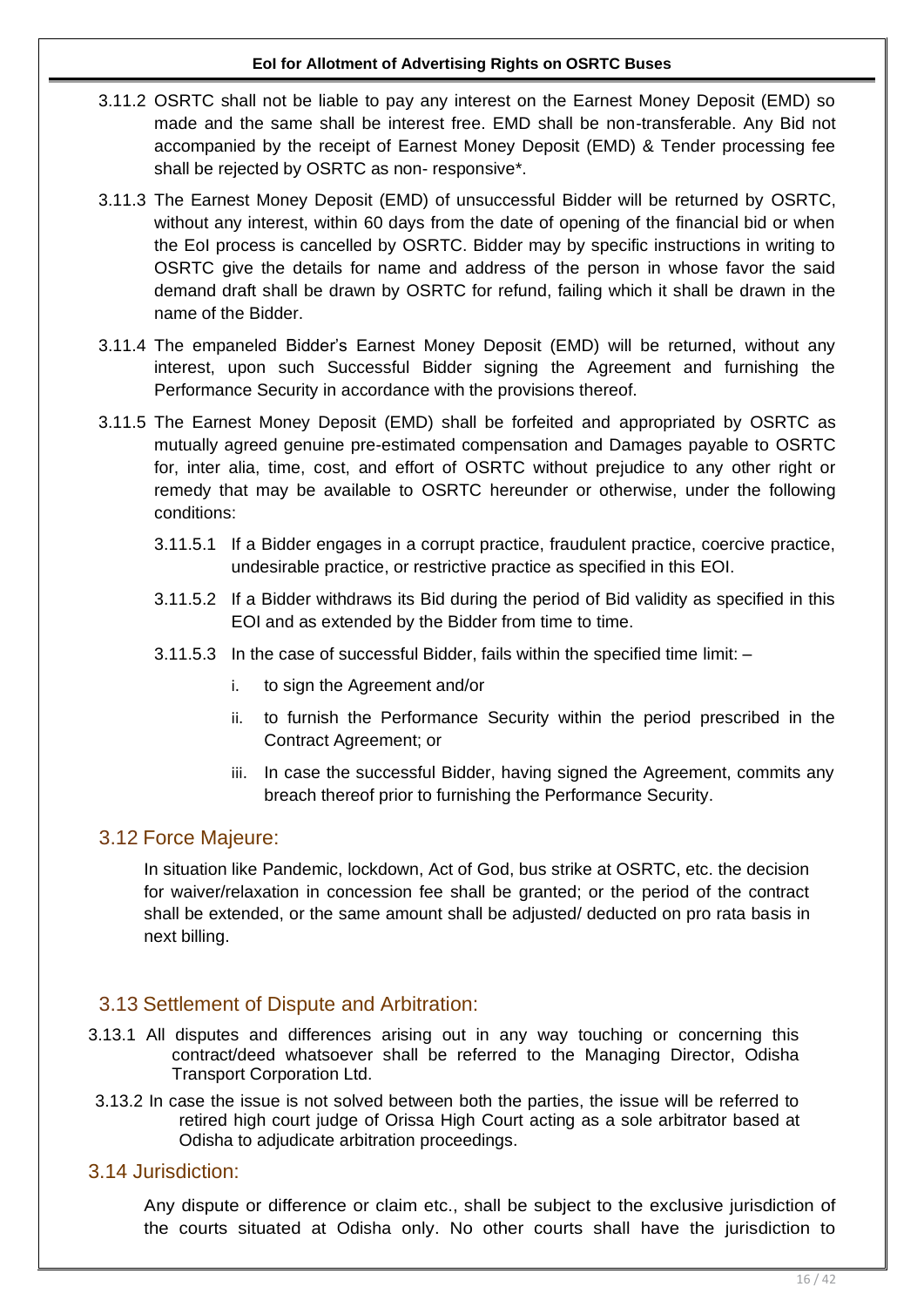entertain or try any matter concerning this Tender:

#### <span id="page-16-0"></span>**4 Evaluation of EoI Proposals**

#### <span id="page-16-1"></span>4.1 EoI Evaluation Committee

- 4.1.1 OSRTC shall constitute a EoI Evaluation Committee to evaluate the responses of the bidder(s).
- 4.1.2 The Evaluation Committee shall evaluate the responses to the EoI and all supporting documents/ documentary evidence. Inability to submit requisite supporting documents/ documentary evidence, may lead to rejection.
- 4.1.3 The decision of the EoI Evaluation Committee in the evaluation of responses to the EoI shall be final. No correspondence will be entertained outside the process of negotiation/ discussion with the Committee.
- 4.1.4 The Evaluation Committee may ask for meetings with the bidder to seek clarifications on their proposals. The bidder shall submit requisite supporting documents/ certificates on the credentials. Each of the responses shall be evaluated as per the criterions and requirements specified in this EoI.
- 4.1.5 The EoI Evaluation Committee would submit its decision to OSRTC whose decision would be final and binding upon the bidder.
- 4.1.6 In case of a single bid, OSRTC reserves the right to accept or reject the bid on recommendations of Bid Evaluation Committee at its discretion.
- 4.1.7 The Bid Evaluation Committee reserves the right to accept or reject any or all bids without giving any reasons thereof.
- 4.1.8 The Bid Evaluation Committee reserves the right to reject any or all proposals entails the basis of any deviations.

#### <span id="page-16-2"></span>4.2 Overall Evaluation Process

- 4.2.1 The evaluation of the Bids shall be done in 2 Steps where the Bidder shall be first evaluated against the Pre-Qualification Criteria mentioned in *Clause4.3.*
- 4.2.2 Only those bidders who meet the Pre-qualification criteria shall be considered for further evaluation of the financial Proposal.
- 4.2.3 To facilitate the evaluation of the Bid, OSRTC may at its sole discretion, seek clarifications from any Bidder regarding its Bid. Such clarifications shall be provided by the Bidder within the time specified by OSRTC for this purpose and all clarifications shall be in writing.
- 4.2.4 If any Bidder does not provide clarifications sought as above, within the prescribed time, its Bid shall be liable to be rejected. In case the Bid is not rejected, OSRTC may proceed to evaluate the Bid by construing the requiring clarification to the best of its understanding and the Bidder shall be barred from subsequently questioning such interpretation by OSRTC.
- 4.2.5 Any information contained in the Bid shall not in any way be construed as binding on OSRTC, its agents, successors, or assigns, but shall be binding against the Bidder if the Project is subsequently awarded to it under the Bidding Process based on such information.
- 4.2.6 OSRTC reserves the right not to proceed with the Bidding Process at any time without notice or liability and to reject any Bid without assigning any reasons.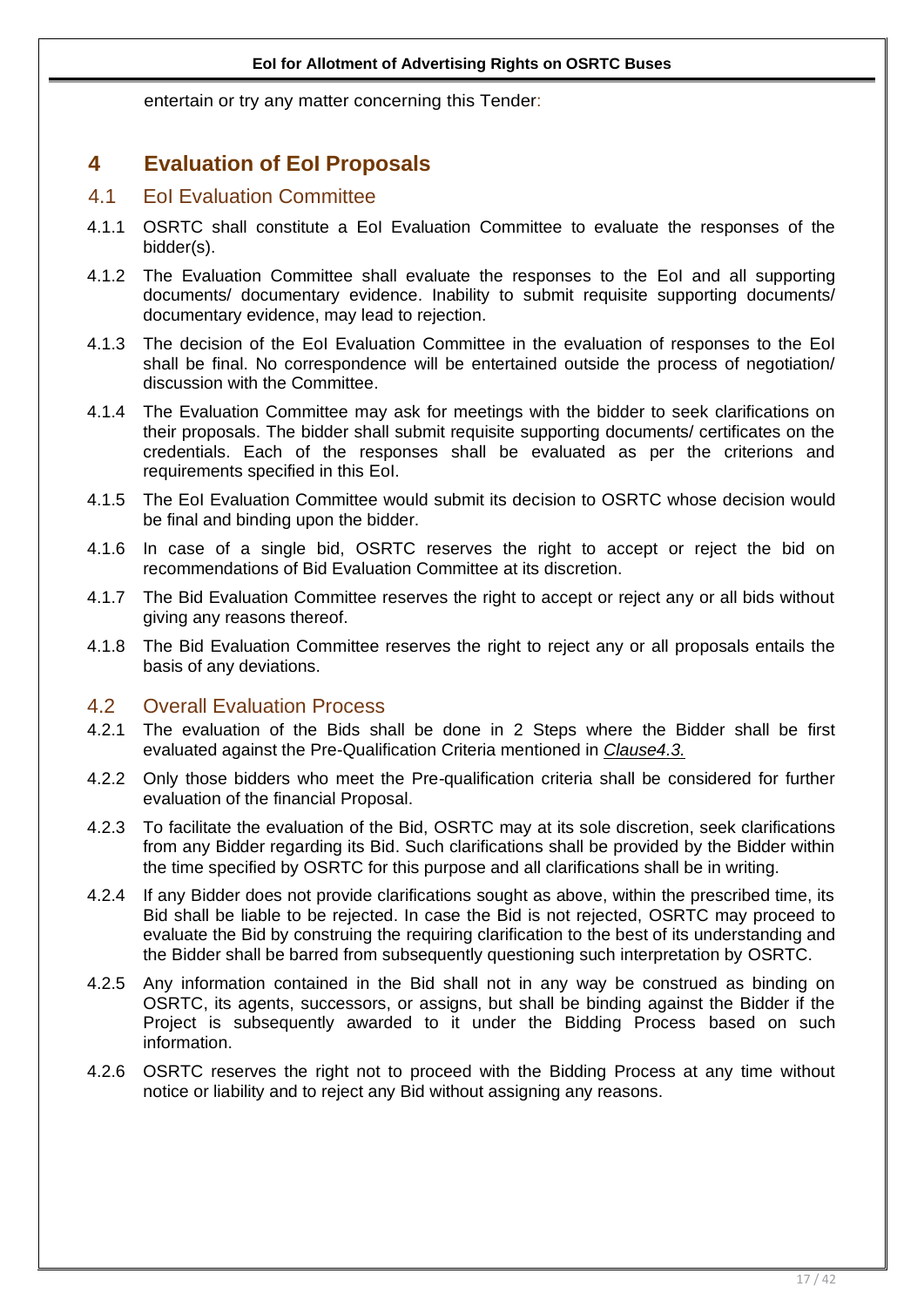#### <span id="page-17-0"></span>4.3 Pre-Qualification Proposal Criteria

4.3.1 Bidder's eligibility would be evaluated to assess their compliance to the following prequalification criteria. Bidders failing to meet these criteria or not submitting requisite proof for supporting pre-qualification criteria are liable to be rejected at the preliminary level. The bidder shall fulfill all the following Pre-Qualification criteria independently, as on date of submission of bid.

| No.             | <b>Type</b>                                                           | <b>Pre-Qualification Criteria</b>                                                                                                                                                                                                                                                                    | <b>Documents to be</b><br>submitted                                                                                           |
|-----------------|-----------------------------------------------------------------------|------------------------------------------------------------------------------------------------------------------------------------------------------------------------------------------------------------------------------------------------------------------------------------------------------|-------------------------------------------------------------------------------------------------------------------------------|
| PQ1             | Eol processing<br>fees                                                | Document fees and EMD shall be paid online<br>through the payment gateway.                                                                                                                                                                                                                           | Online payment gateway                                                                                                        |
| PQ <sub>2</sub> | <b>Legal Entity</b>                                                   | The bidder should mention the name and<br>address of the proprietor of the advertising<br>company in case of partnership firm name<br>and address of all partners and incase of Ltd<br>company / Pvt Ltd company (registered                                                                         | Copy of Certificate of<br>Incorporation/<br>Registration/Partnership/<br>proprietorship<br>deed<br>signed<br>Authorized<br>by |
|                 |                                                                       | under the Companies Act, 2013 or the<br>Companies Act, 1956) name and address of                                                                                                                                                                                                                     | Copy of PAN/TIN/TAN                                                                                                           |
|                 |                                                                       | the directors with supporting document                                                                                                                                                                                                                                                               | Copy of GST Registration                                                                                                      |
| PQ3             | Net worth                                                             | The Bidder should have positive net worth<br>and should have profit after tax in each three<br>(3) financial years (FY). (FY 18-19, FY 19-<br>20, FY 20-21)                                                                                                                                          | Certificate<br>from<br>the<br>Statutory Auditor clearly<br>stating Positive Net worth.                                        |
| PQ4             | Financial<br>Criteria                                                 | Annual financial turnover of the Bidder<br>during the last 3 (three)financial years (FY<br>18-19, FY 19-20, FY 20-21) should be at<br>least ₹20 crore in each year in outdoor                                                                                                                        | Copies of audited financial<br>statements                                                                                     |
| PQ <sub>5</sub> | <b>State</b><br>Transport<br>Undertaking<br>corporation<br>experience | Bidder should have experience of working<br>with minimum three state buses advertising<br>different<br>contract<br>with<br>3 <sup>7</sup><br>any<br>state<br>department<br>which<br>government<br>are<br>completed in the last 3 (Three) FY (FY 18-<br>19, FY 19-20, FY 20-21)                       | Relevant work order/s to<br>be provided                                                                                       |
| PQ <sub>6</sub> | ∟ocal<br>Presence                                                     | The successful bidder has to open a Branch<br>office<br>Bhubaneshwar<br>for<br>better<br>in<br>communication.                                                                                                                                                                                        | <b>Address</b><br>Proof<br>Attach<br>supporting<br>document<br>if<br>office is in Bhubaneshwar                                |
| PQ7             | <b>Blacklisting</b>                                                   | The Bidder should not be blacklisted by any<br>State Government/Central Government/PSU<br>Organization in India for unsatisfactory<br>performance, corrupt or fraudulent practices<br>any other unethical conduct either<br>or<br>indefinitely or for a period as on date of<br>submission proposal. | self-certified<br>letter<br>A<br>signed by the Authorized<br>Signatory of the Bidder in<br>the Company Letterhead.            |

*Note: Any entity which has been barred or disqualified either by any State Government in India (SG) or any Union Territory Administration in India (UT) or Government of India (GoI), or any of the agencies of SG/UT/GoI from participating in any project (BOT or otherwise) and the bar subsists*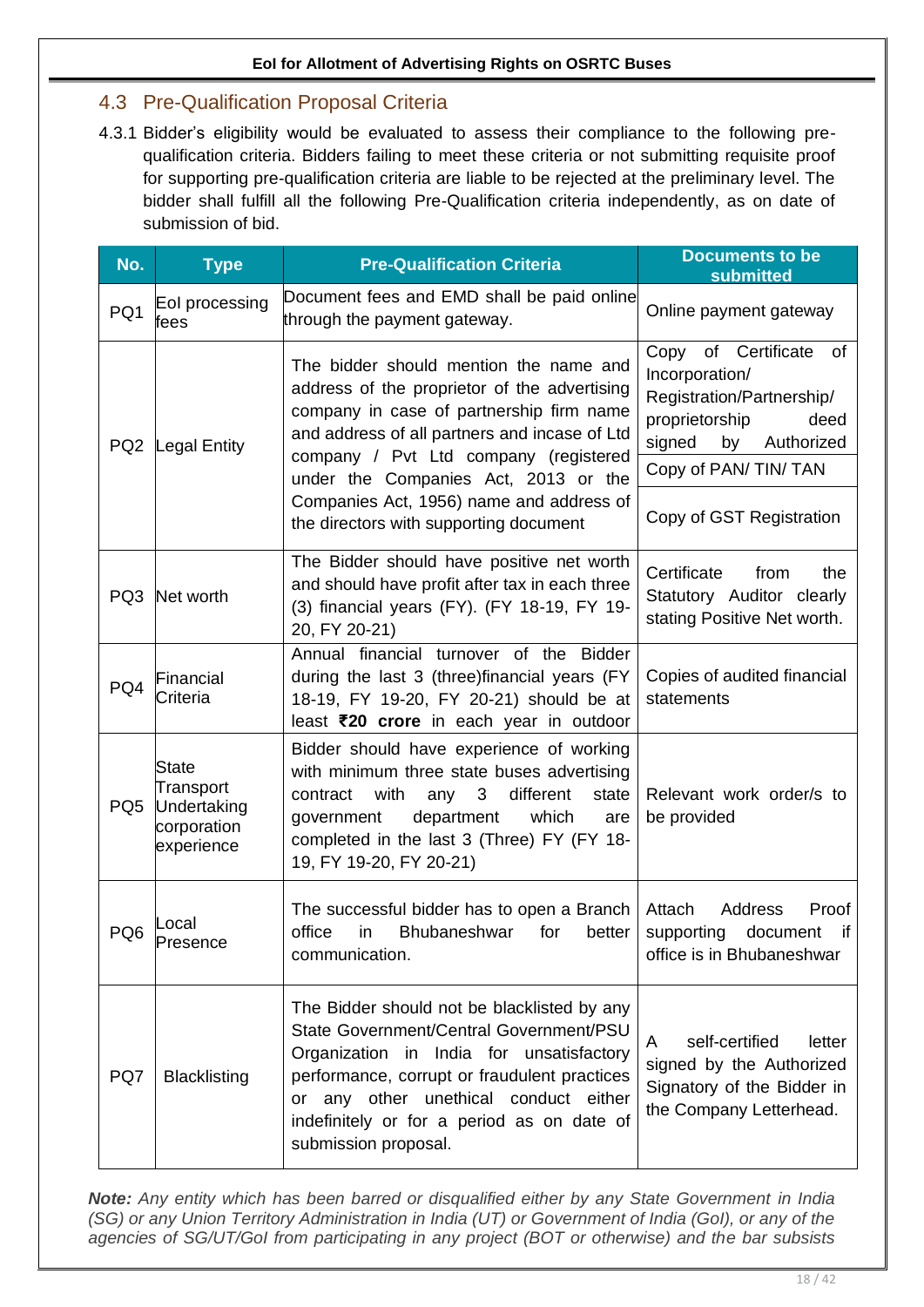as on the date of Bid submission, would be disqualified. It is mandatory to submit the specified *documents in support of the above Pre-Qualification criteria and the company/firm/agency shall be disqualified should it fail to provide any of the specified documents.*

OSRTC may seek clarifications from the bidder on the Pre-qualification Criteria on the submitted documents, however no additional document cannot be produced by bidder as pre-qualification clarification except the documents submitted in bid. Any of the clarifications by the bidder on the documents submitted against the Pre-qualification Criteria should not have any financial implications.

#### <span id="page-18-0"></span>4.4 Selection Procedure:

Only the bidders fulfilling the Pre-qualification Criteria are allowed to further participate in this tender. Financial bid format shall be shared only with the pre-Qualified bidders.

The financial bids shall be opened by OSRTC in presence of the nominees of the bidders. Bidders shall be ranked H1, H2, H3, etc. in decreasing order of their financial offers. The selection will be on the basis of the highest **Gross License Value (H1)** for the said work. The Gross License Value for bidders can be declared H1, H2 or H3 etc. based on their bids.

**Note: Even if only a single bid is received, OSRTC retains the right to open his financial bids and award the project.**

*The EoI proposal should not contain any financial information, if found same shall be considered as rejected.*

#### <span id="page-18-1"></span>4.5 Selection of Bidder:

- 4.5.1 The Bidder/s whose Bid is adjudged as responsive in terms of EOI and with the highest **Gross License Value (H1)** as per *Clause 4.4* shall be declared as the selected Bidder/s (the "Successful Bidder/s").
- 4.5.2 After selection, a Letter of Award (LOA) shall be issued, in duplicate, by OSRTC to the Successful Bidder and the Successful Bidder shall have to sign and return the duplicate copy of the LOA in acknowledgement thereof within 7 (seven) days of the receipt of the LOA. In the event the duplicate copy of the LOA duly signed by the Successful Bidder is not received by the stipulated date, OSRTC may, unless it consents to extension of time for submission thereof, appropriate the EMD of such Bidder as mutually agreed genuine preestimated loss and damage suffered by OSRTC on account of failure of the Successful Bidder to acknowledge the LOA.
- 4.5.3 After acknowledgement of the LOA as aforesaid by the Successful Bidder, the Contract Agreement shall be executed between OSRTC and the Successful Bidder within 30 days from the date of issue of LOA. The Date of execution of Contract Agreement between OSRTC and Successful Bidder shall be identified as Commercial Operation Date (COD).
- 4.5.4 The Successful Bidder shall not be entitled to seek any deviation, modification, or amendment in the Contract Agreement.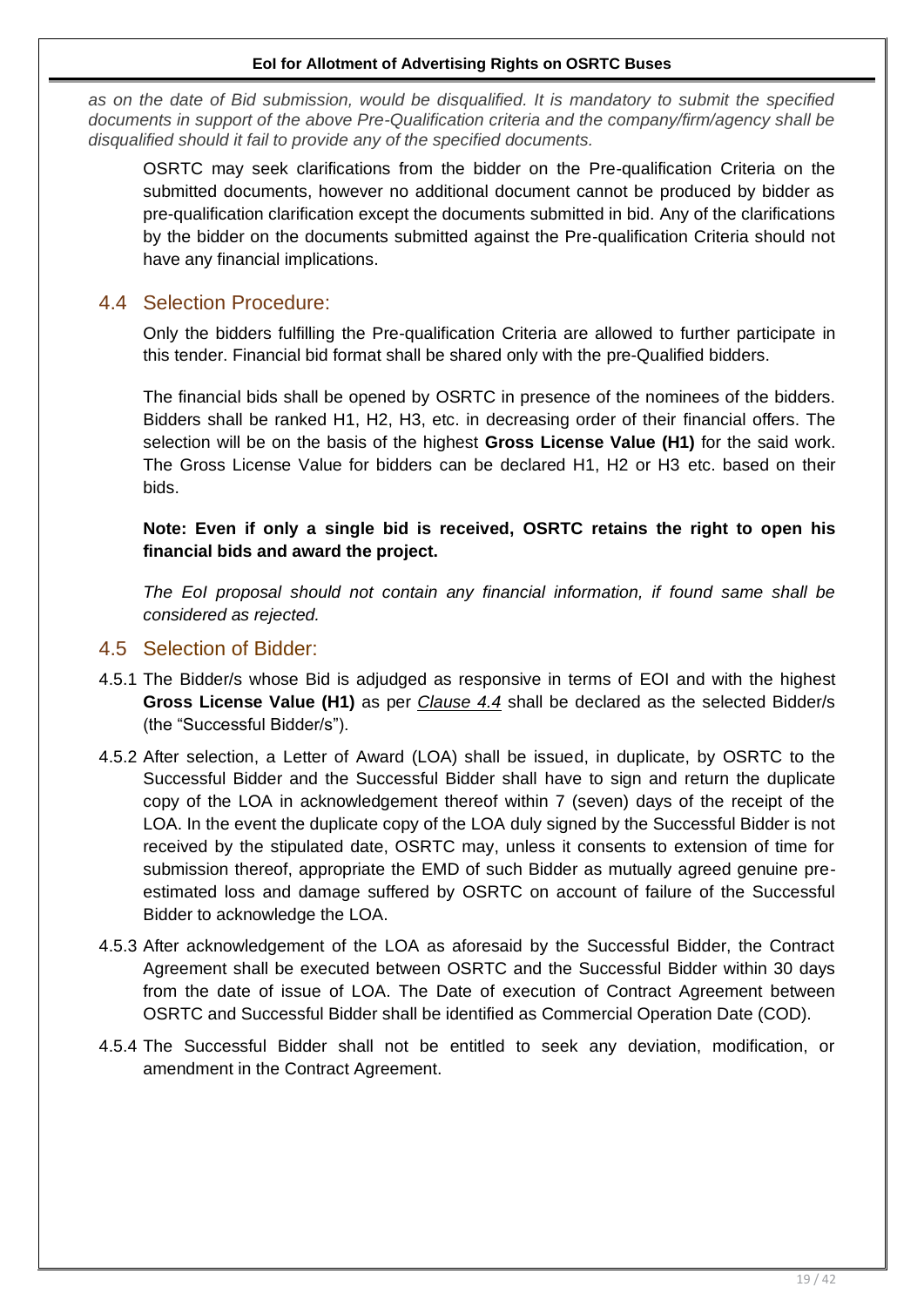#### <span id="page-19-0"></span>4.6 Contacts during Bid Evaluation:

4.6.1 Bids shall be deemed to be under consideration immediately after they are opened and until such time as OSRTC makes official intimation of award/ rejection to the Bidder. While the Bids are under consideration, Bidder and/ or their representatives or other interested parties are advised to refrain from contacting by any means, OSRTC and/ or their employees/ representatives on matters related to the Bids under consideration.

#### <span id="page-19-1"></span>4.7 Signing of Contract:

4.7.1 The Agreement will be signed as per EOI, after selection of Successful Bidder. OSRTC shall have the right to annul the award in case there is a delay of more than 30 days in signing of the Agreement from the date of issue of LOA by OSRTC, for reasons attributable to the selected bidder.

#### <span id="page-19-2"></span>4.8 Failure to agree with the Terms & Conditions of this EOI:

4.8.1 Failure of the successful bidder to agree with the terms and conditions of this EOI shall constitute sufficient grounds for the annulment of the award, in which event OSRTC may award the contract to H2 bidder and appropriate the Performance Bank Guarantee or EMD paid by the selected bidder.

#### <span id="page-19-3"></span>4.9 Performance Bank Guarantee:

- 4.9.1 Performance Bank Guarantee is governed for supplies and services as follows:
	- 4.9.1.1 The bidder shall carry out the services in conformity with the requirements of this EOI, generally accepted professional and technical norms relevant to such projects and to the satisfaction of OSRTC.
	- 4.9.1.2 The Earnest Money Deposited at the time of bid submission would be given back to the selected bidder on payment of Performance Bank Guarantee.
- 4.9.2 The selected bidder(s)shall furnish Performance Bank Guarantee as follows:
	- 4.9.2.1 The successful bidder shall at his own expense, which may be in form of an unconditional and irrevocable bank guarantee for ₹20,00,000 (Indian Rupees Twenty Lakhs). The agency shall maintain a valid and binding Performance Security for a period of 3 (three) months after the expiry of the Total Contract Period of 5 (Five)
	- 4.9.2.2 The Performance Bank Guarantee should have been issued by a Scheduled Nationalized Bank or Commercial Bank in India. For the avoidance of doubt, Scheduled Bank shall mean a bank as defined under Section 2(e) of the Reserve Bank of India Act, 1934.
	- 4.9.2.3 The Performance Bank Guarantee should be furnished within 15 Business Days from the date of issue of Letter of Award (LOA).
	- 4.9.2.4 The Performance Bank Guarantee may be discharged/ returned by OSRTC upon being satisfied that there has been due performance of the obligations of the successful bidder under the contract for the entire project duration. However, no interest shall be payable on the Performance Bank Guarantee.
	- 4.9.2.5 OSRTC shall also be entitled to make recoveries from the Performance Bank Guarantee on the following grounds:
		- i. Any amount which OSRTC becomes liable to the Government/Third party on behalf of any default of the bidder or any of his/her/their agent/ employees or staff.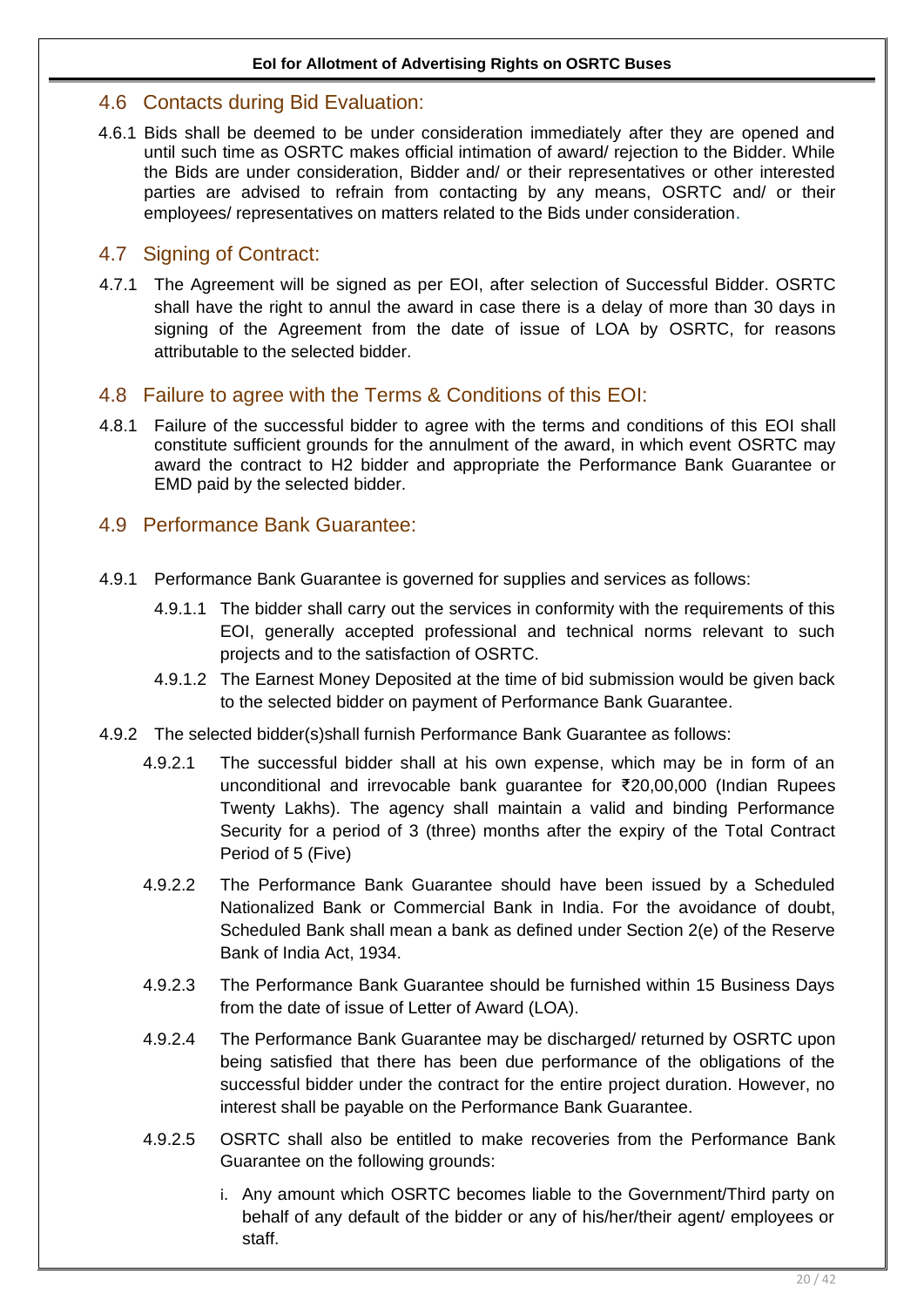- ii. Any payment/fine made under the order/judgment of any court/consumer forum or law enforcing agency or any person working on his behalf.
- iii. Any monthly license fee is not paid.
- 4.9.2.6 Once the amount under this clause is debited, the bidder shall reimburse the Performance Bank Guarantee to the extent the amount is debited within 15 days of such debit by OSRTC failing which it will be treated as breach of agreement and may lead to termination of agreement with forfeiture of all amounts including interest free Performance Bank Guarantee in favor of OSRTC.

#### <span id="page-20-0"></span>4.10 Commencement of Agreement:

The selected Agency shall commence the assignment within 15 days from the date of signing of the Agreement along with details of buses / registration number of buses. If the bidder fails to commence the assignment as specified herein, OSRTC may, unless it consents to extension of time thereof may forfeit the Performance Security and appropriate the same by OSRTC.

#### <span id="page-20-1"></span>4.11 Proprietary Data:

All documents and other information provided by OSRTC or submitted by the bidder to OSRTC shall remain or become the property of OSRTC. The bidders are to treat all information as strictly confidential. OSRTC will not return any Proposal, or any information related thereto. All information collected, analyzed, processed or in whatever manner provided by the Consultant to OSRTC in relation to the Consultancy shall be the property of OSRTC.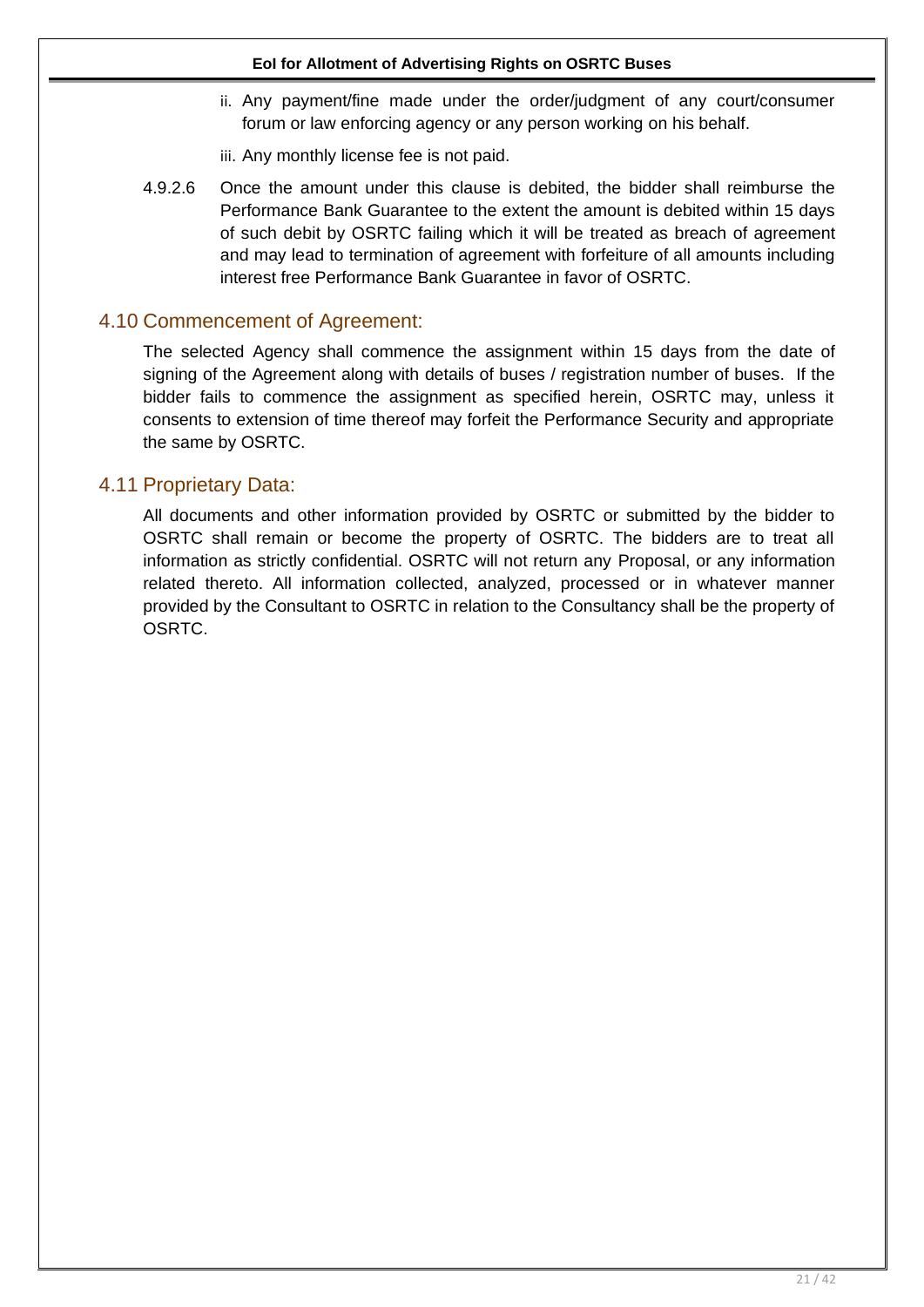# <span id="page-21-0"></span>**ANNEXURES**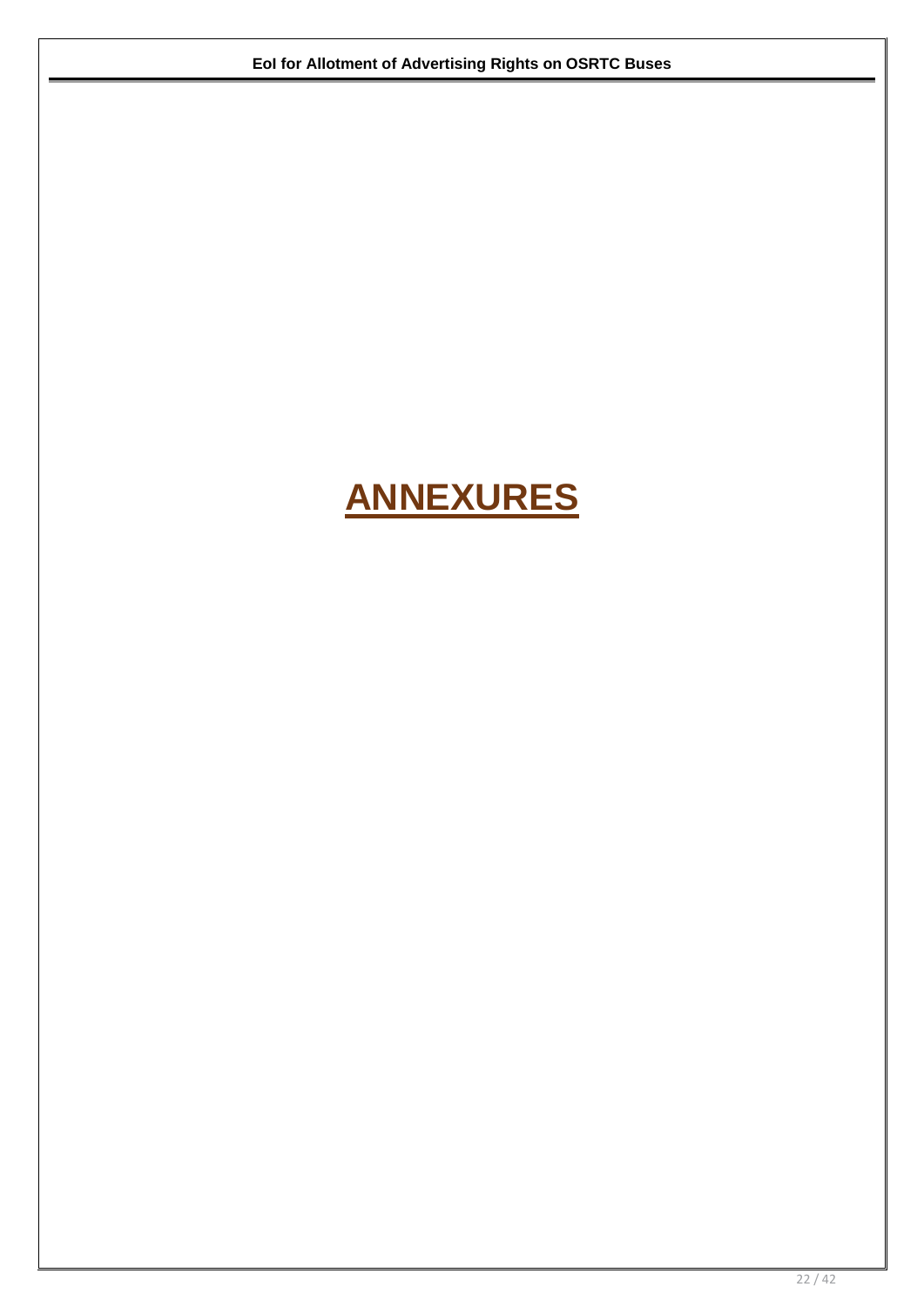#### <span id="page-22-0"></span>Annexure I: Covering Letter (On the Letterhead of the applicant)

discussion of the contract of the contract of the contract of the Date:

#### **To,**

#### **The General Manager (Admin) Odisha State Road Transport Corporation, Paribahan Bhavan, Sachivalaya Marg, Unit-II, Bhubaneswar-751001, Odisha**

#### **Sub: Expression of Interest Proposal for Allotment of Advertising Rights on OSRTC Buses**

#### Dear Sir,

Being duly authorized to represent and act on behalf of ......................... (Hereinafter referred to as "the Applicant") and having reviewed and fully understood all of the Proposal requirements and information provided and collected, the undersigned hereby submits the Proposal on behalf of

\_\_\_\_\_\_\_\_\_ (Name of Applicant) for the captioned Project with the details as per the requirements of the EOI, for your evaluation. We confirm that our Proposal is valid for a period of 90 days from the last date of submission of proposal.

#### **We also hereby agree and undertake as under:**

Notwithstanding any qualifications or conditions, whether implied or otherwise, contained in our Proposal we hereby represent and confirm that our Proposal is unconditional in all respects, and we agree to the terms and conditions of the Expression of Interest.

We hereby certify and confirm that in the preparation and submission of our Proposal, we have not acted in concert or in collusion with any other applicant or other person(s) and not done any act, deed or thing which is or could be regarded as anti-competitive.

#### **Duly signed by the Authorized Signatory of the Applicant**

**Name:** 

**Title:** 

**Address of the Authorized Signatory:**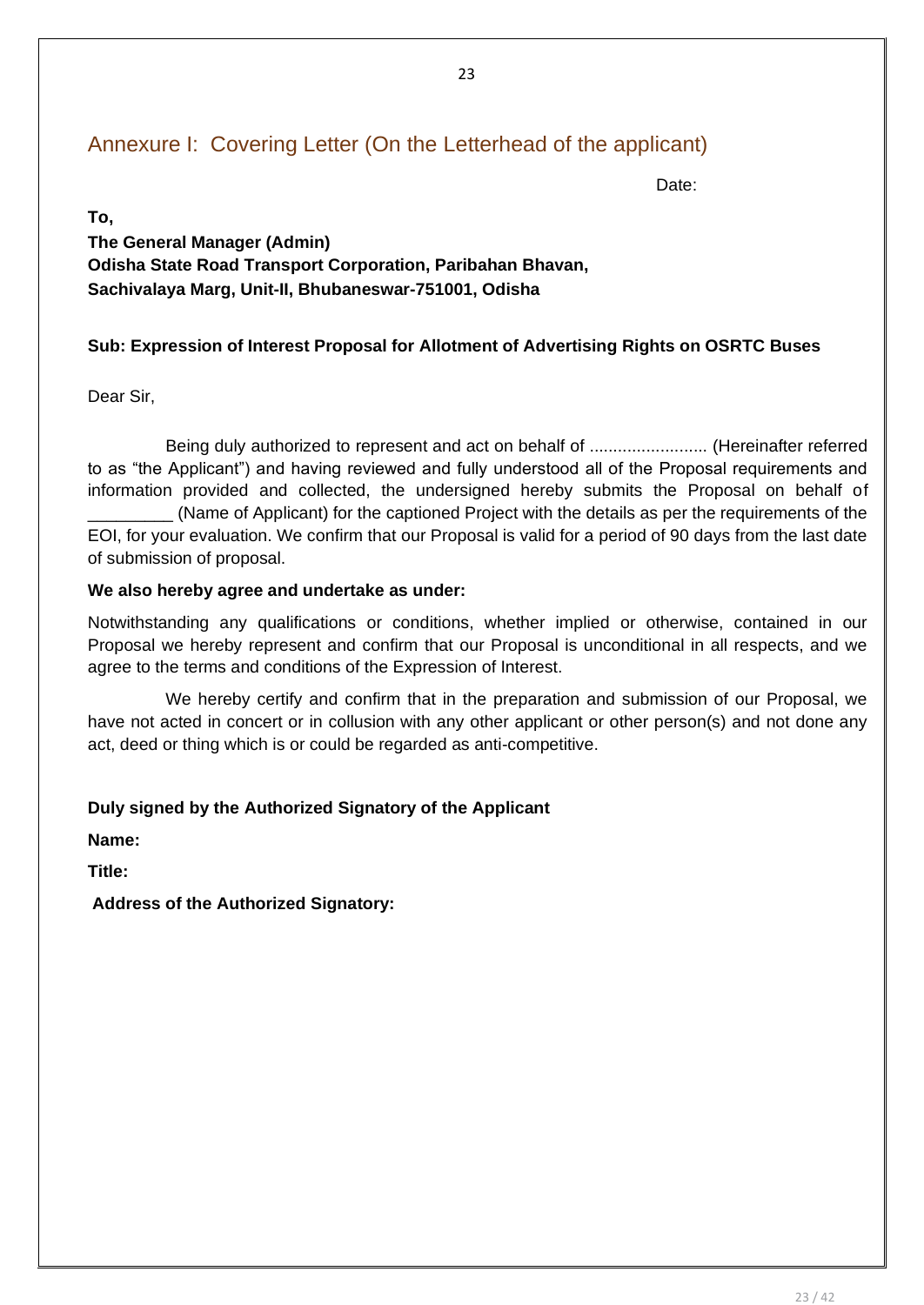### <span id="page-23-0"></span>Annexure II: Request for Clarification

The bidder requiring specific points of clarification may communicate with OSRTC during the specified period using the following format:

|                                                                                                                                                                                                        | Bidder's Request for Clarification                                                                  |  |                                                                                                     |  |  |  |  |
|--------------------------------------------------------------------------------------------------------------------------------------------------------------------------------------------------------|-----------------------------------------------------------------------------------------------------|--|-----------------------------------------------------------------------------------------------------|--|--|--|--|
|                                                                                                                                                                                                        | < <name clarification="" for="" of="" organization="" query="" request="" submitting="">&gt;</name> |  |                                                                                                     |  |  |  |  |
|                                                                                                                                                                                                        |                                                                                                     |  | $\le$ Full address of the Organization including e-mail, phone, and fax for all points of contact>> |  |  |  |  |
| <b>Eol Reference</b><br><b>OSRTC Response</b><br>SI.<br><b>Content of Eol</b><br>(Space to be left blank<br>(Section No.,<br><b>Clarification Sought</b><br>No.<br>Clause, Page No.)<br>by the Bidder) |                                                                                                     |  |                                                                                                     |  |  |  |  |
|                                                                                                                                                                                                        |                                                                                                     |  |                                                                                                     |  |  |  |  |
| 2                                                                                                                                                                                                      |                                                                                                     |  |                                                                                                     |  |  |  |  |
| 3                                                                                                                                                                                                      |                                                                                                     |  |                                                                                                     |  |  |  |  |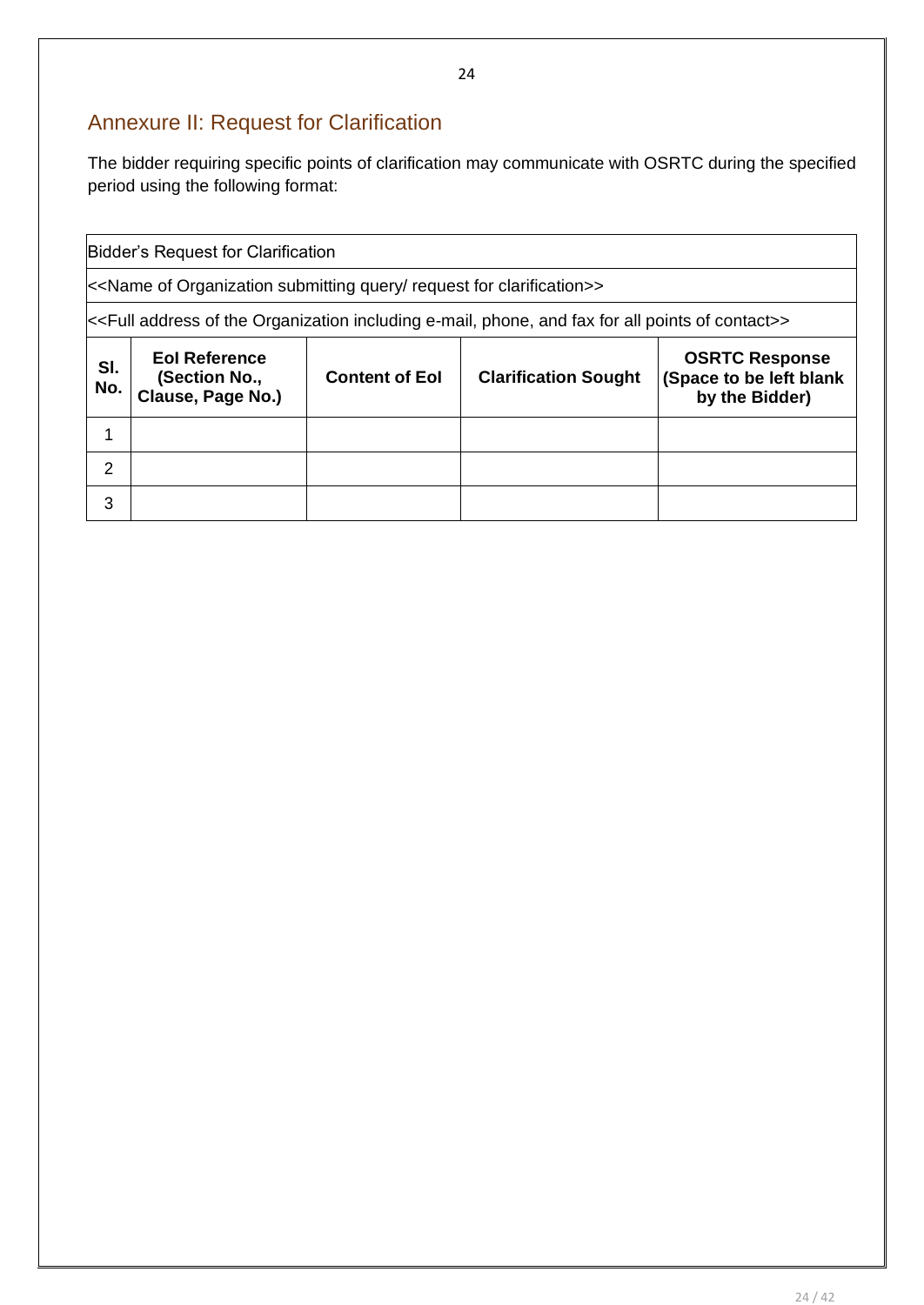#### <span id="page-24-0"></span>Annexure III: Details of Bidder

- 1 Name
- 2 Country of Entity
- 3 Address of the corporate headquarters and its branch office(s), if any, in India
- 4 Date of incorporation and / or commencement of business
- 5 Brief description of the Company including details of its main lines of business and proposed role and responsibilities in this Project.
- 6 Details of individual(s)who will serve as the point of contact/communication.
	- Name, Designation, Company, Address, Telephone Number, E-Mail Address, Fax Number
- 7 Particulars of the Authorized Signatory of the Bidder
	- Name, Designation, Company, Address, Telephone Number, E-Mail Address, Fax Number

A statement by the Bidder disclosing material non-performance or contractual non-compliance in past projects, contractual disputes, and litigation/ arbitration in the recent past (Attach extra sheets, if necessary)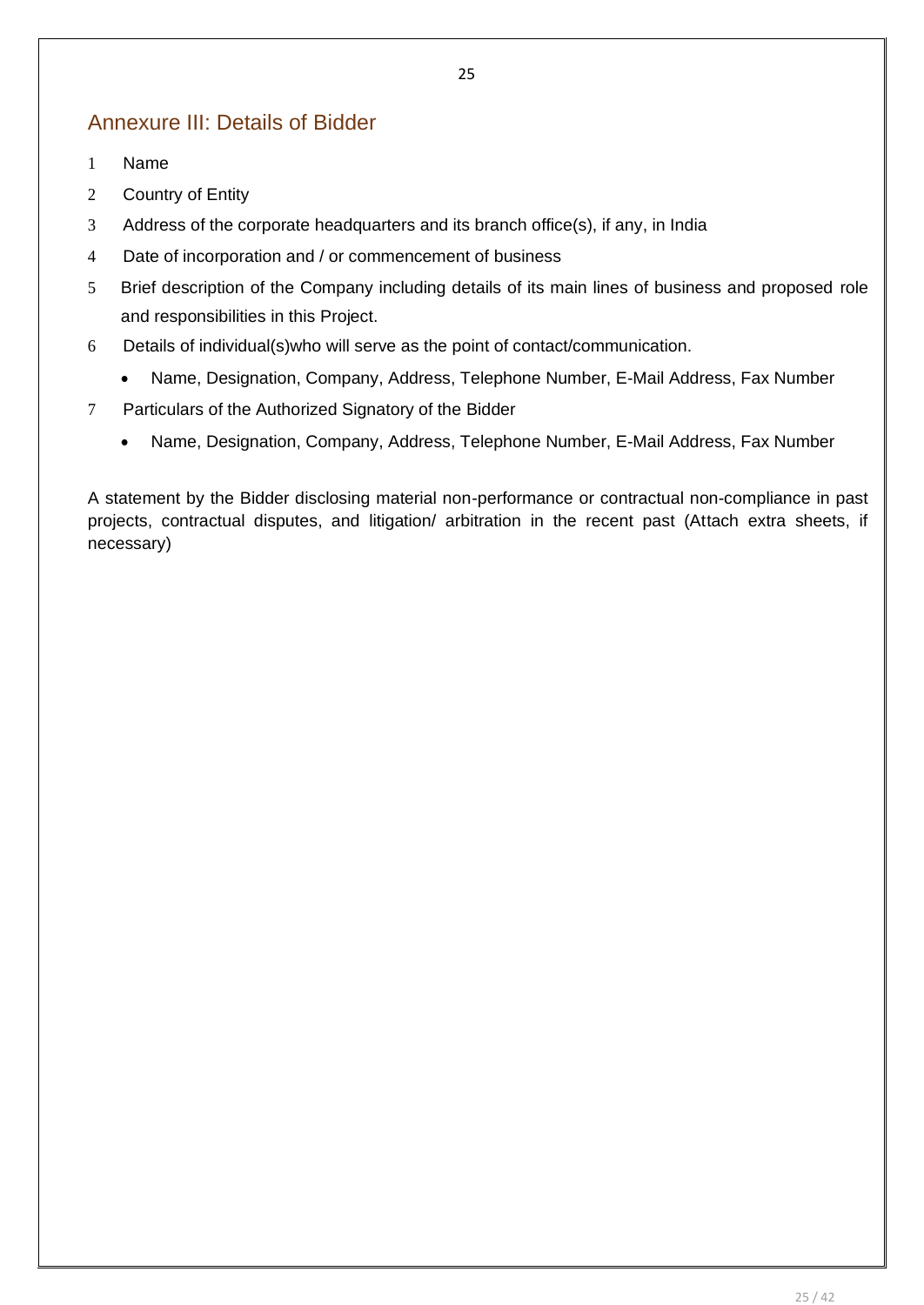### <span id="page-25-0"></span>Annexure IV: Power of Attorney (on Stamp paper)

Know all men by these presents, we……………………………………………. (Name of the firm and address of the registered office) do hereby irrevocably constitute, nominate, appoint, and authorize Mr./ Ms. (Name),…………………… son/daughter/wife of ……………………………… and presently residing at ………………….,who is presently employed with us and holding the position of ……………………… ,as our true and lawful attorney (hereinafter referred to as the "Attorney") to do in our name and on our behalf, all such acts, deeds and things as are necessary or required in connection with or incidental to submission of our Proposal for pre-qualification and submission of our proposal for **Expression of Interest Proposal Allotment of Advertising Rights on OSRTC Buses** including but not limited to signing and submission of proposals, other documents and writings, participate in Pre- bid and other conferences and providing information /responses to OSRTC, representing us in all matters before OSRTC, signing and execution of all agreement and undertakings consequent to acceptance of EoI, generallydealingwithOSRTCinallmattersinconnectionwithorrelatingtoorarising out of our proposal for the said Project and/ or upon award thereof to us and/or till the entering into of the Contract Agreement with OSRTC.

AND we hereby agree to ratify and confirm and do hereby ratify and confirm all acts, deeds and things done or caused to be done by our said Attorney pursuant to and in exercise of the powers conferred by this Power of Attorney and that all acts, deeds, and things done by our said Attorney in exercise of the powers hereby conferred shall and shall always be deemed to have been done by us.

IN WITNESS WHEREOF WE, [•], THE ABOVE-NAMED PRINCIPAL HAVE

#### EXECUTED THIS POWER OF ATTORNEY ON THIS [•] DAY OF [•], 2022

For

(Signature, name, designation, and address) Witnesses:

1.

2. (Notarized)

Accepted

(Signature)

(Name, Title and Address of the Attorney)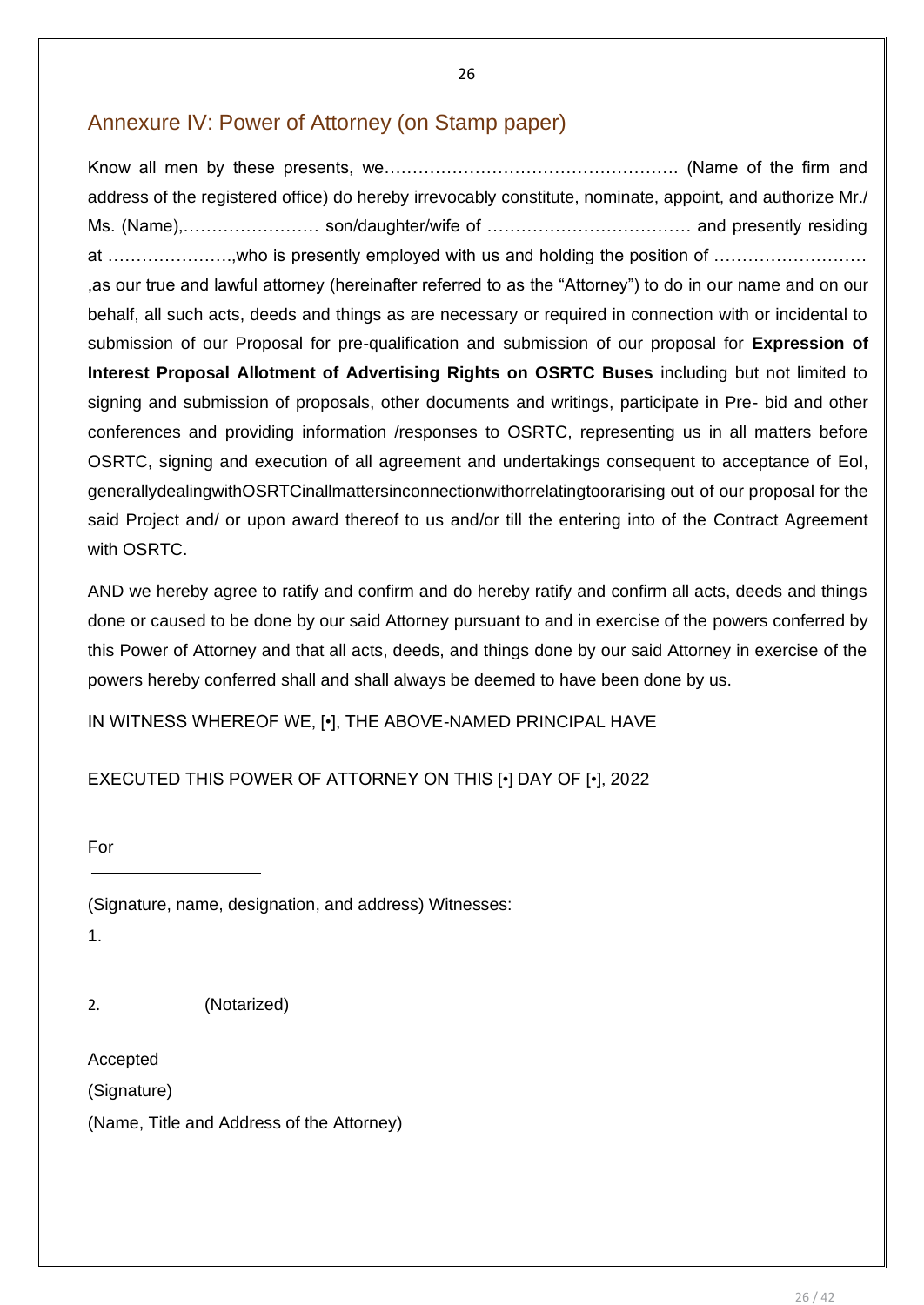*Notes:*

- *1. The mode of execution of the Power of Attorney should be in accordance with the procedure, if*  any, laid down by the applicable law and the charter documents of the executants (s) and when it *is so required, the same should be under common seal affixed in accordance with the required procedure.*
- *2. Wherever required, the Bidder should submit for verification the extract of the charter documents and documents such as a board or shareholders' resolution/ power of attorney in favor of the person executing this Power of Attorney for the delegation of power hereunder on behalf of the Bidder.*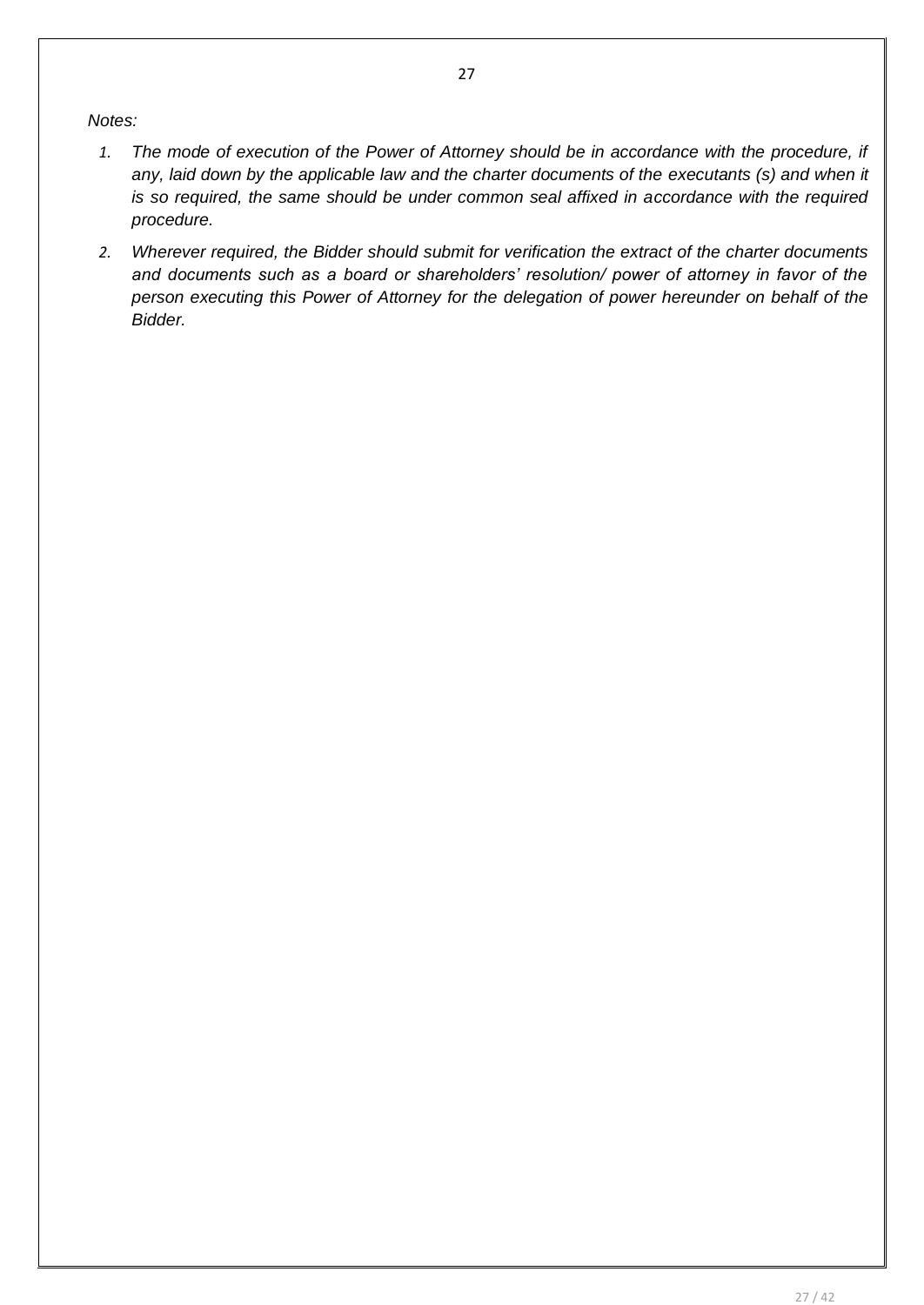#### <span id="page-27-0"></span>Annexure V: Non-blacklisting declaration

Format of self-certificate stating that the Entity/Promoter/s / Director/s of Entity are not blacklisted.

28

Anti-Blacklisting Certificate

- M/s. ……………… (Name of the bidder), (the names and addresses of the registered office) hereby certify and confirm that we or any of our promoter(s)/ director(s) are not barred by State Government / any other Government entity or blacklisted by any state government or central government / department / Local Government / agency in India or from abroad from participating in Project/s, either individually or as member of a Consortium/JV as on the  $($ Last date of submission of proposal).
- We further confirm that we are aware that our proposal for the **Expression of Interest Proposal for Allotment of Advertising Rights on OSRTC Buses** would be liable for rejection in case any material misrepresentation is made or discovered about the requirements of this EoI at any stage of the bidding process or thereafter during the agreement period. Dated this ……………………. Day of …………………. 2022

Name of the bidder

Signature of the Authorized person

Name of the Authorized Person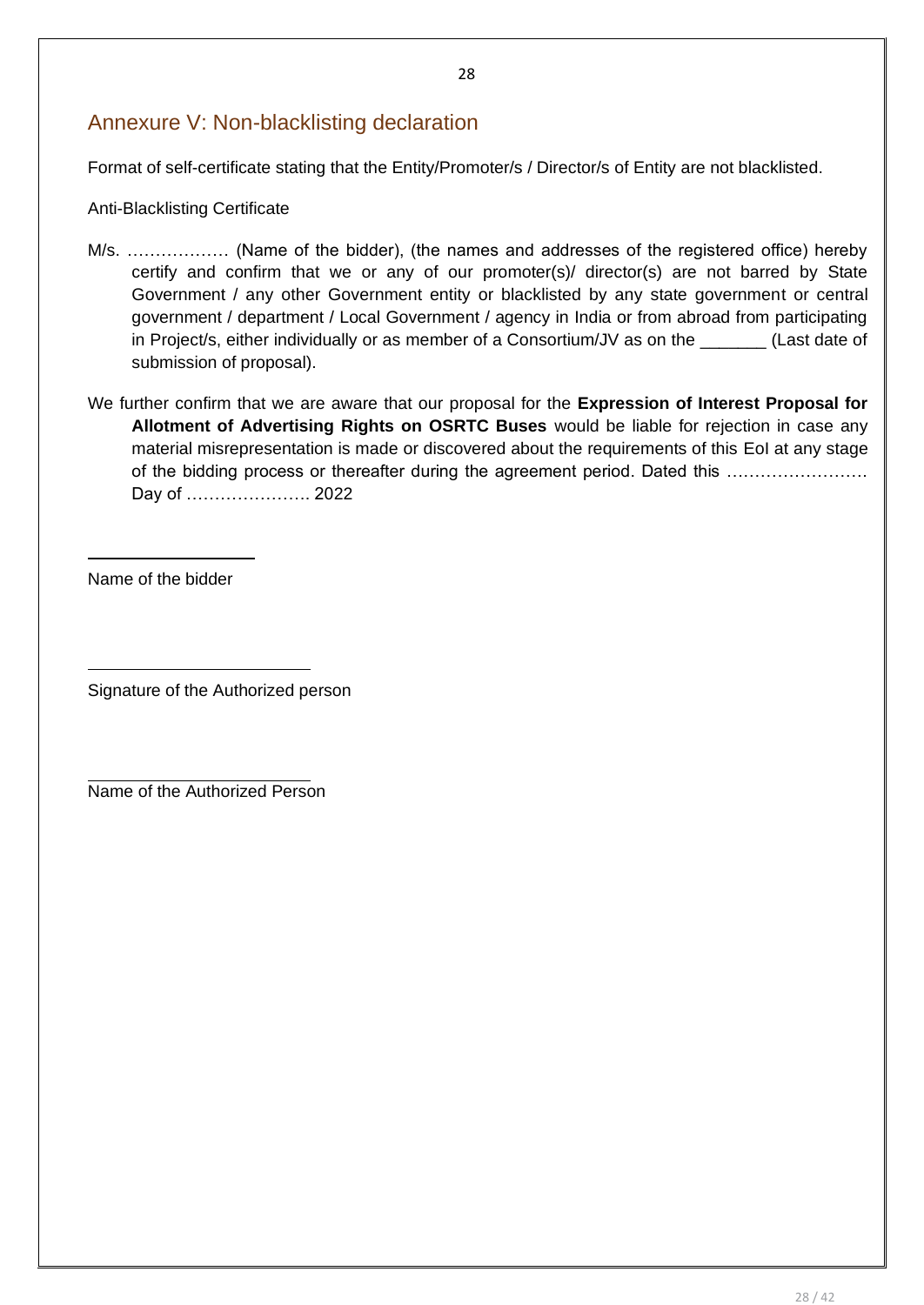#### <span id="page-28-0"></span>Annexure VI: Self-declaration for Non-Performance

I/ We ………………….…... hereby declare that my / our firm M/S …………………………… have successfully executed the work order assigned by the State Government / any other Government entity or any state government or central government / department / Local Government / agency in India. There is no remark of non-compliance in any of our past projects.

Dated this ……………………. Day of …………………. 2022.

Name of the bidder

Signature of the Authorized person

Name of the Authorized person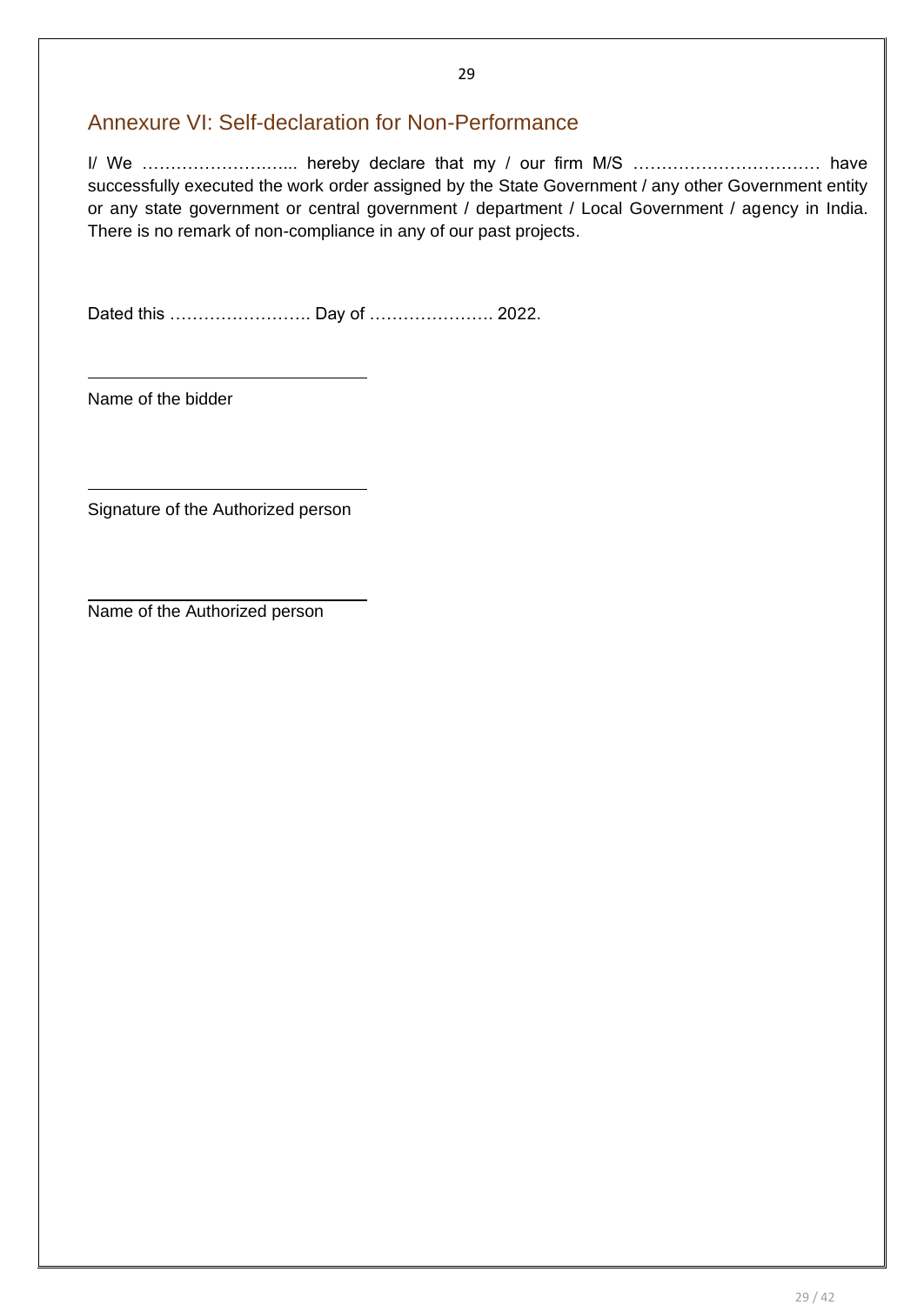### <span id="page-29-0"></span>Annexure VII: Technical Capacity of the Bidder

The bidder shall submit technical qualification details in the below prescribed for as

#### Date:

| Sr.<br>No. | <b>Contract placed</b><br>by | <b>Contract Date</b> | No. of<br><b>Buses</b><br><b>Allotted</b> | <b>Contract Value</b> | <b>Purchase Order/</b><br>Letter of Award /<br><b>Work Completion</b><br>certificate) |
|------------|------------------------------|----------------------|-------------------------------------------|-----------------------|---------------------------------------------------------------------------------------|
|            | 2                            | 3                    | 4                                         | 5                     |                                                                                       |
|            |                              |                      |                                           |                       |                                                                                       |
|            |                              |                      |                                           |                       |                                                                                       |
|            |                              |                      |                                           |                       |                                                                                       |
|            |                              |                      |                                           |                       |                                                                                       |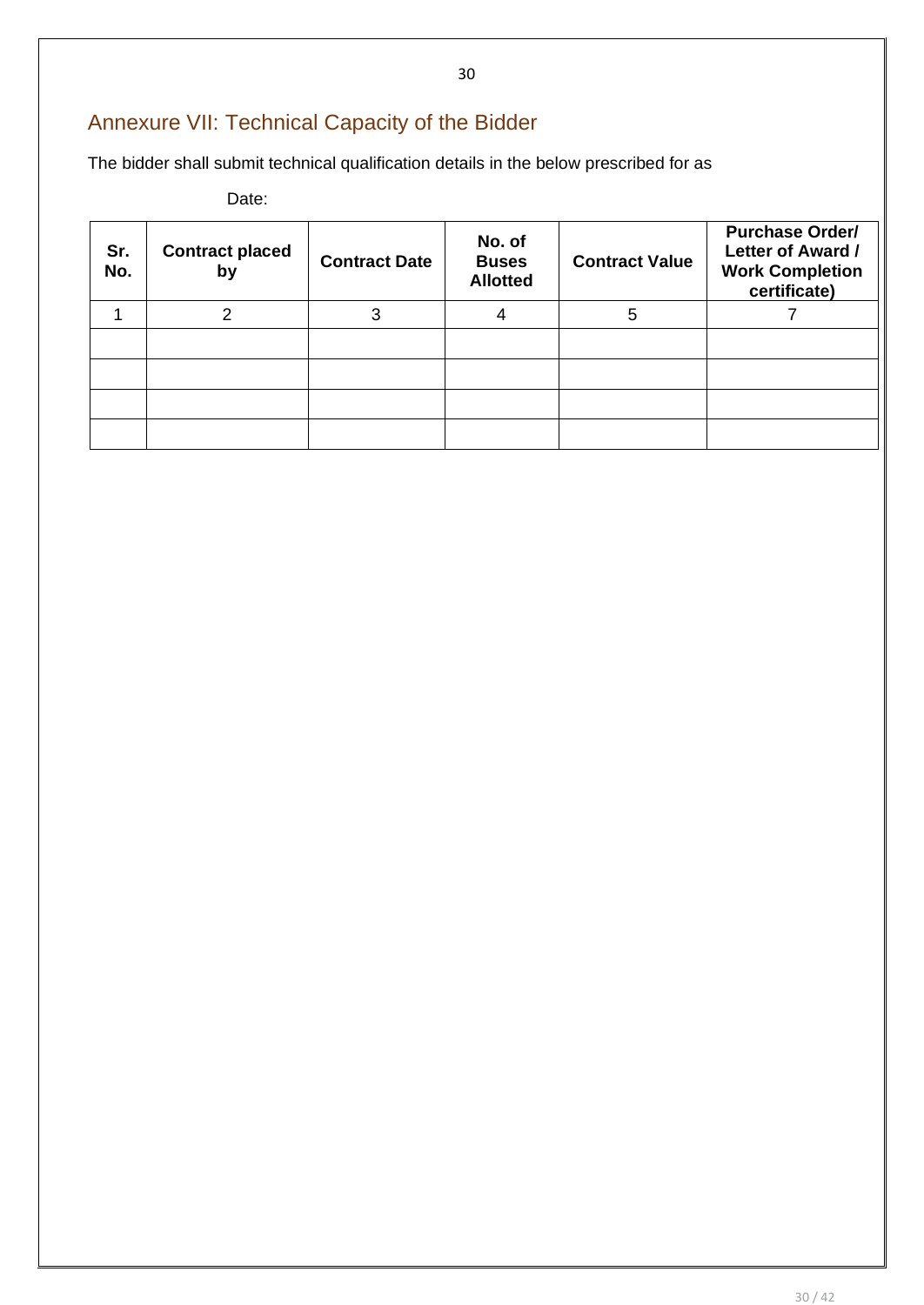### <span id="page-30-0"></span>Annexure VIII: Financial Capacity of the Bidder

#### **Format for CA Certificate**

(The format should be certified by Charted Accountant)

| Year    | Positive Net worth (in ₹) |
|---------|---------------------------|
| 2018-19 |                           |
| 2019-20 |                           |
| 2020-21 |                           |

| SI. No. | <b>Financial Year</b> | <b>Annual Turnover in Outdoor Advertising Business</b> |
|---------|-----------------------|--------------------------------------------------------|
|         | 2018-19               |                                                        |
|         | 2019-20               |                                                        |
|         | 2020-21               |                                                        |

Name of Bidder's Bankers:

Address of Bidder's Bankers:

**Instructions** 

- 1. TheBiddershouldprovidedetailsofitsownFinancialCapacityspecifiedintheEoI
- 2. The Bidder shall attach copies of the balance sheets, financial statements, and Annual Reports for3(three)yearsprecedingtheBidDueDate.Thefinancialstatementsshall:
- a) Reflect the financial situation and turnover of the Bidder.
- b) Be audited by a statutory auditor.
- c) Be complete, including all notes to the financial statements; and
- d) Correspond to accounting periods already completed and audited (no statements for partial periods shall be requested or accepted).
- 3. Net Worth shall mean (Subscribed and Paid-up Equity + Reserves) less (Revaluation reserves + miscellaneous expenditure not written off + reserves not available for distribution to equity shareholders).
- 4. The Bidder shall also provide the name and address of the Bankers to the Bidder.
- 5. TheBiddershallprovideanAuditor'sCertificatespecifyingtheNetWorthoftheBidderandalso specifying the methodology adopted for calculating such Net Worth in accordance with the EoI document.
- 6. The Bidder shall also provide an Auditor's certificate specifying the annual turnover of the Bidder

Dated this ……………………………………day of 2022.

Name of the CA:

Signature of Certifying CA: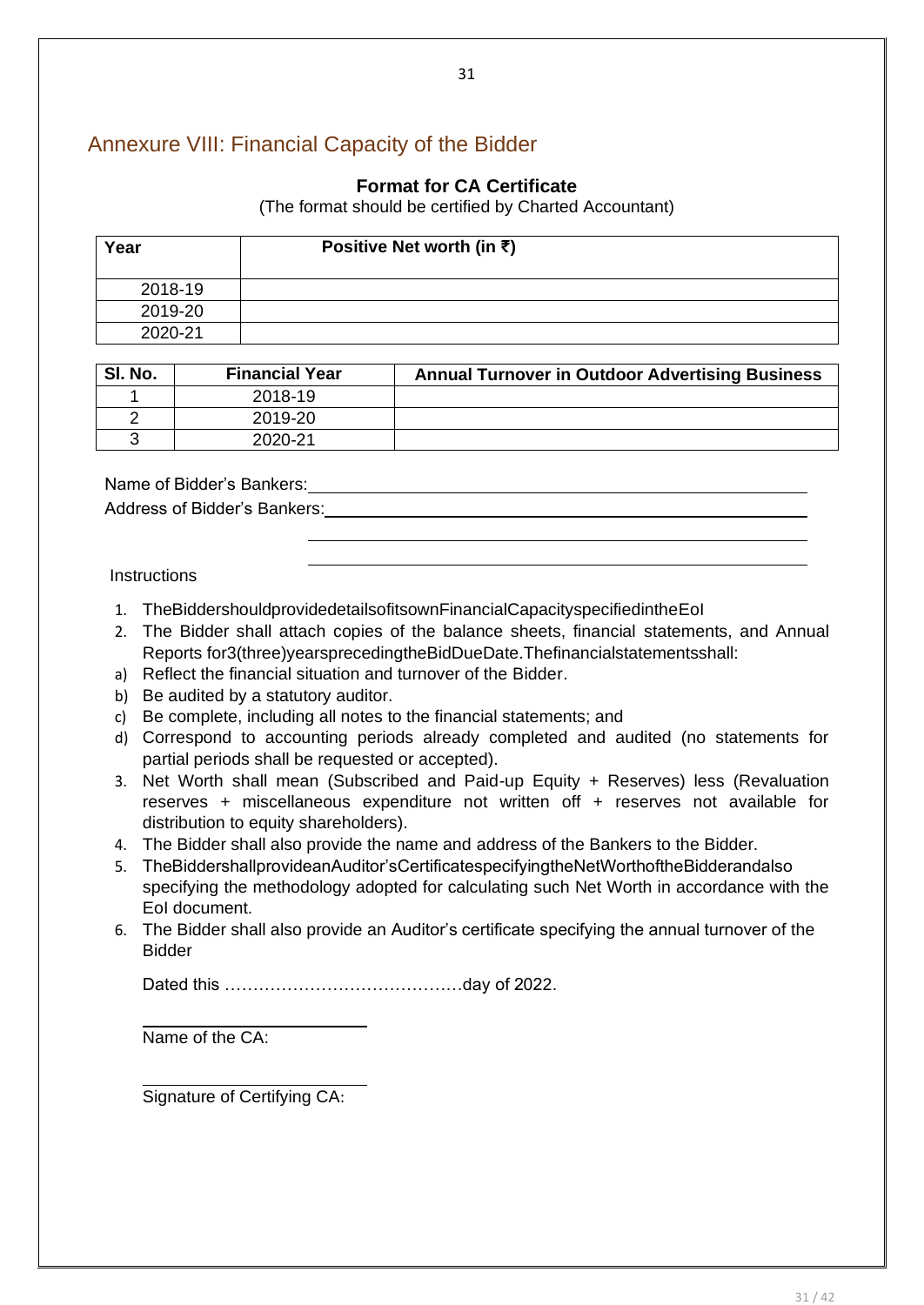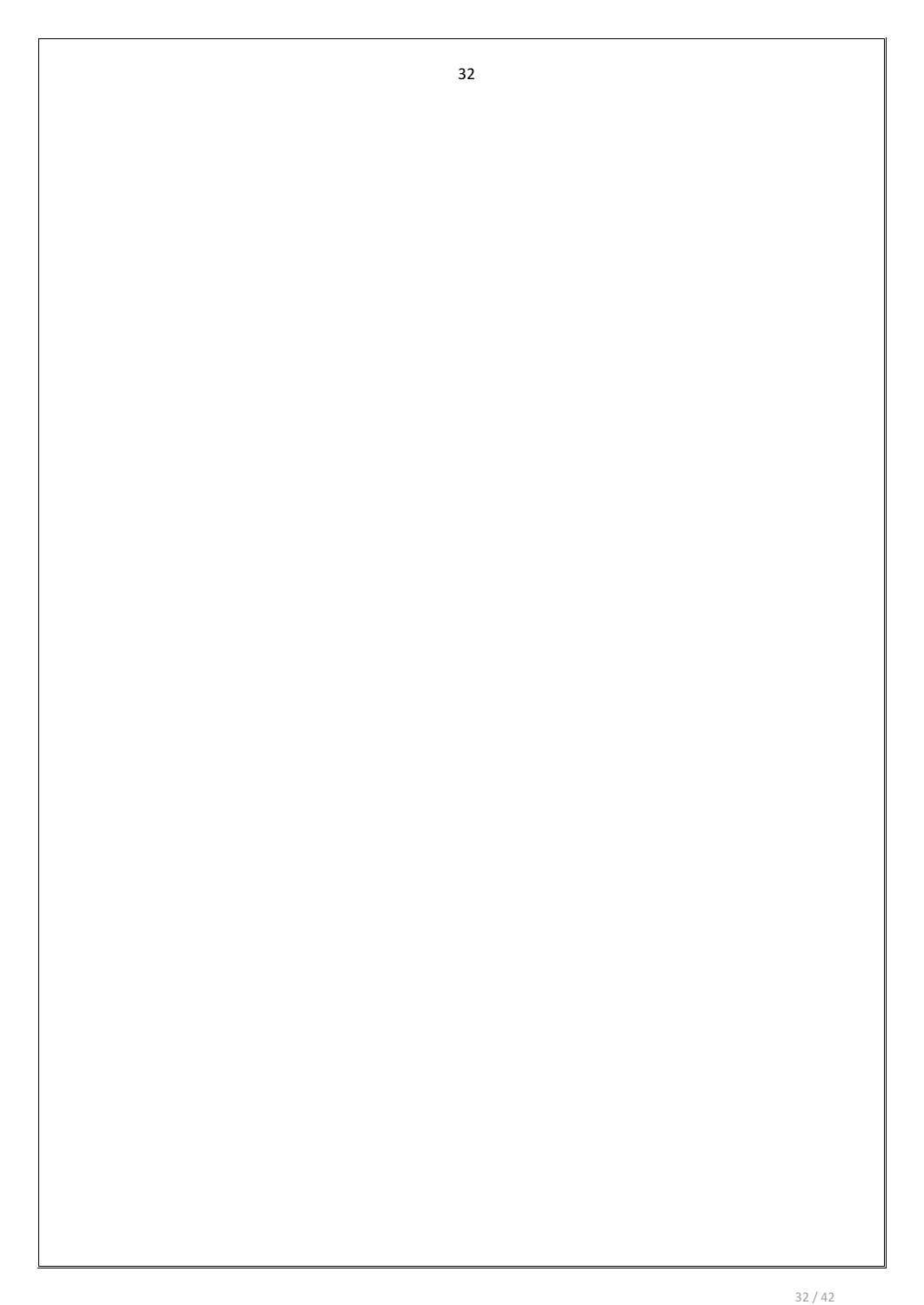<span id="page-32-0"></span>

#### **A/C Deluxe – 61 Nos.**



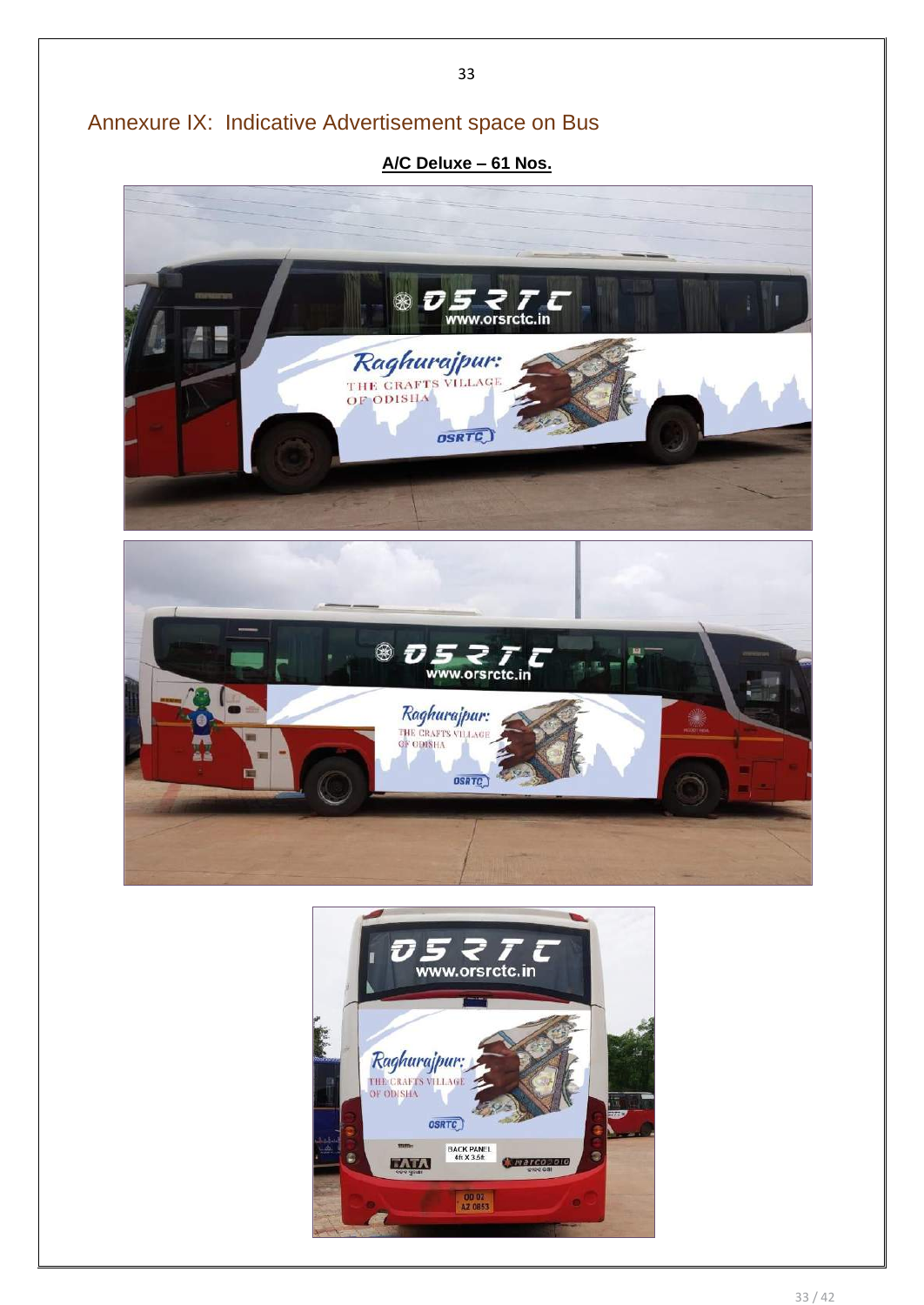#### **Hi-Tech(2X2) – 111 Nos.**





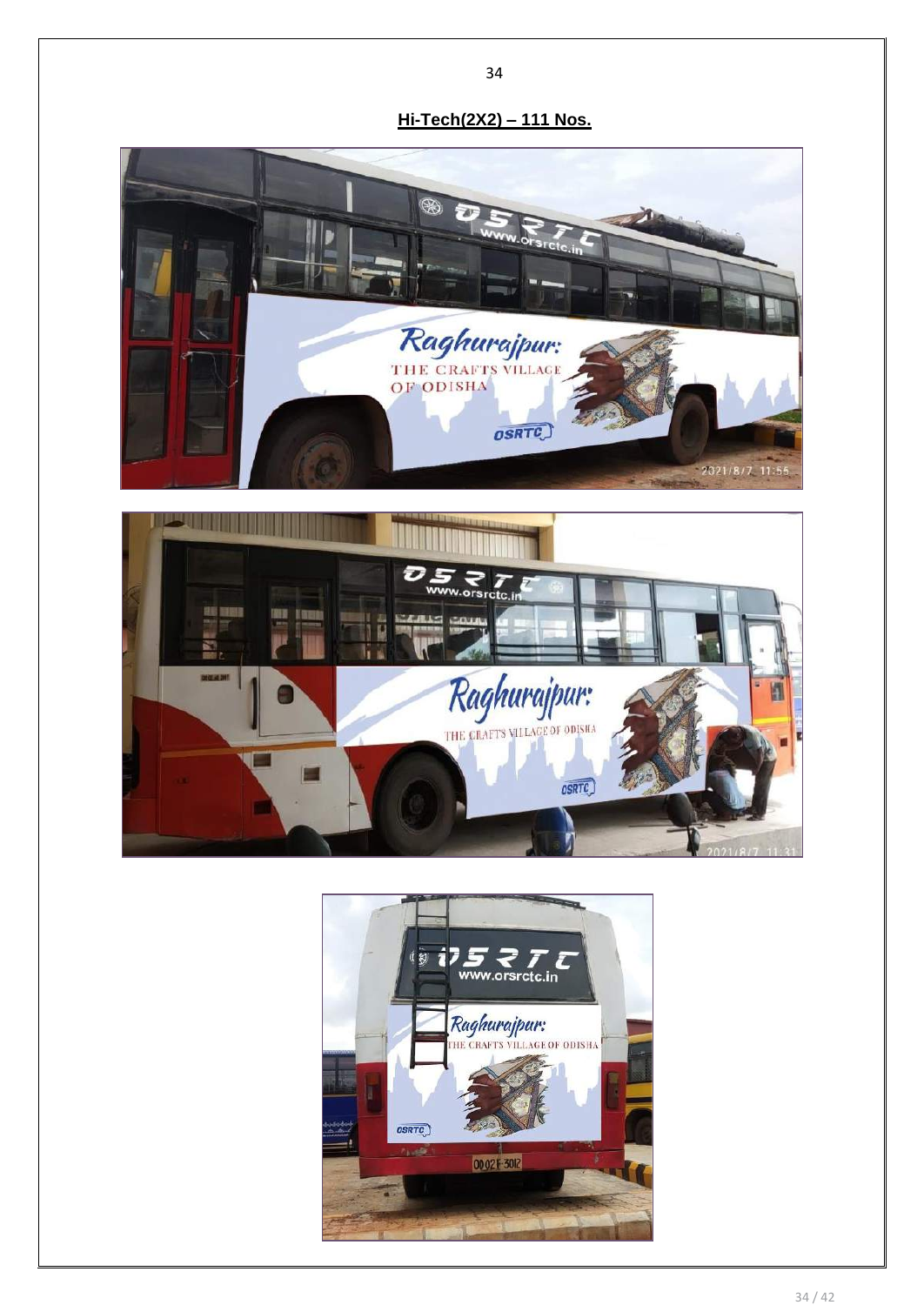#### **Hi-Comf (3X2) – 98 Nos.**



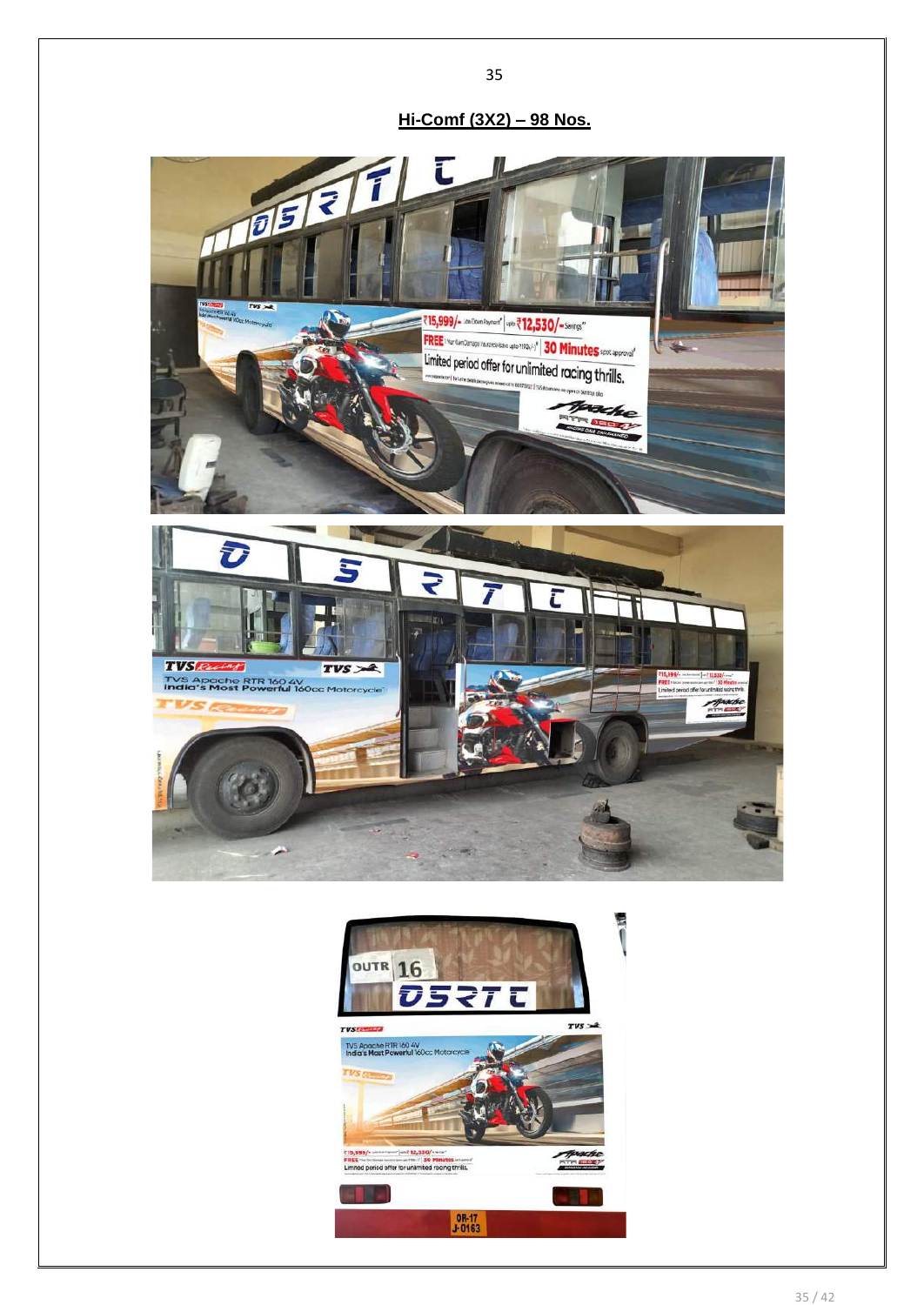





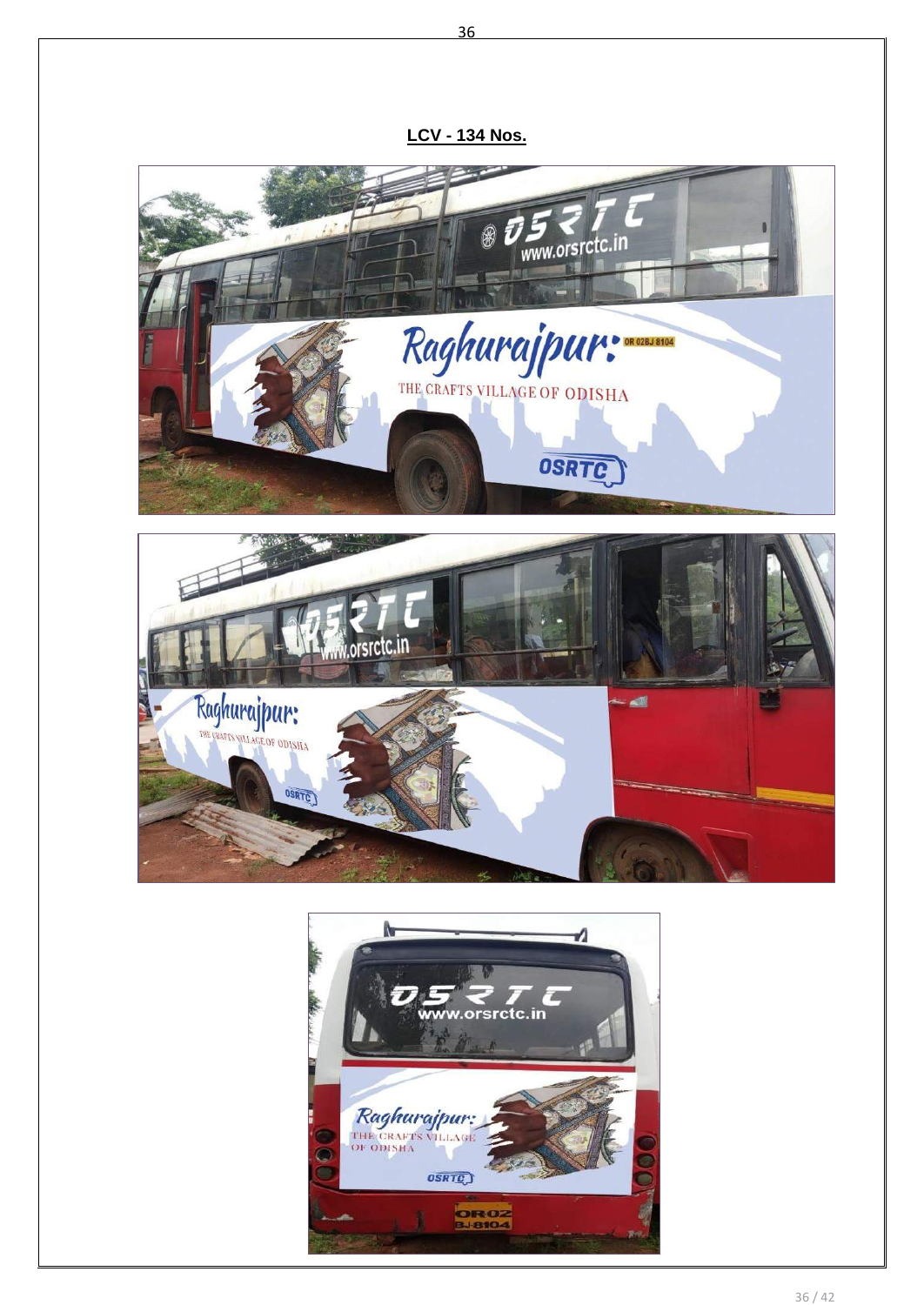# <span id="page-36-0"></span>Annexure X: Area Wise Fleet Size and Indicative Advertisement area on Bus

| <b>Depots</b>       | <b>Bus type</b> | Qty            | Left<br>(Sq. Ft)                                                          | <b>Right</b><br>(Sq. Ft)        | <b>Back</b><br>(Sq. Ft)                |
|---------------------|-----------------|----------------|---------------------------------------------------------------------------|---------------------------------|----------------------------------------|
| <b>ANGUL</b>        |                 | 18             |                                                                           |                                 |                                        |
|                     | A/C DELUXE      | 1              | As Per Annexure (IX) 9 Photograph<br>Bidder can display on buses          |                                 |                                        |
|                     | <b>HI-COMF</b>  | 4              |                                                                           |                                 |                                        |
|                     | HI-TECH         | 8              |                                                                           |                                 |                                        |
|                     | LCV             | 5              |                                                                           |                                 |                                        |
| <b>BARAGARH</b>     |                 | 19             |                                                                           |                                 |                                        |
|                     | A/C DELUXE      | $\overline{2}$ |                                                                           |                                 |                                        |
|                     | <b>HI-COMF</b>  | 6              |                                                                           | As Per Annexure (IX) 9 attached |                                        |
|                     | HI-TECH         | 4              | Photograph Bidder can display on buses                                    |                                 |                                        |
|                     | LCV             | $\overline{7}$ |                                                                           |                                 |                                        |
| <b>BERHAMPUR</b>    |                 | 23             |                                                                           |                                 |                                        |
|                     | A/C DELUXE      | 3              | As Per Annexure (IX) 9 attached<br>Photograph Bidder can display on buses |                                 |                                        |
|                     | <b>HI-COMF</b>  | 12             |                                                                           |                                 |                                        |
|                     | HI-TECH         | 8              |                                                                           |                                 |                                        |
| <b>BHABANIPATNA</b> |                 | 24             |                                                                           |                                 |                                        |
|                     | A/C DELUXE      | 4              |                                                                           |                                 |                                        |
|                     | <b>HI-COMF</b>  | 5              |                                                                           | As Per Annexure (IX) 9 attached | Photograph Bidder can display on buses |
|                     | HI-TECH         | 12             |                                                                           |                                 |                                        |
|                     | LCV             | 3              |                                                                           |                                 |                                        |
| <b>BHANJANAGAR</b>  |                 | 16             |                                                                           |                                 |                                        |
|                     | A/C DELUXE      | $\mathbf{1}$   | As Per Annexure (IX) 9 attached<br>Photograph Bidder can display on buses |                                 |                                        |
|                     | <b>HI-COMF</b>  | 5              |                                                                           |                                 |                                        |
|                     | HI-TECH         | 8              |                                                                           |                                 |                                        |
|                     | LCV             | $\overline{2}$ |                                                                           |                                 |                                        |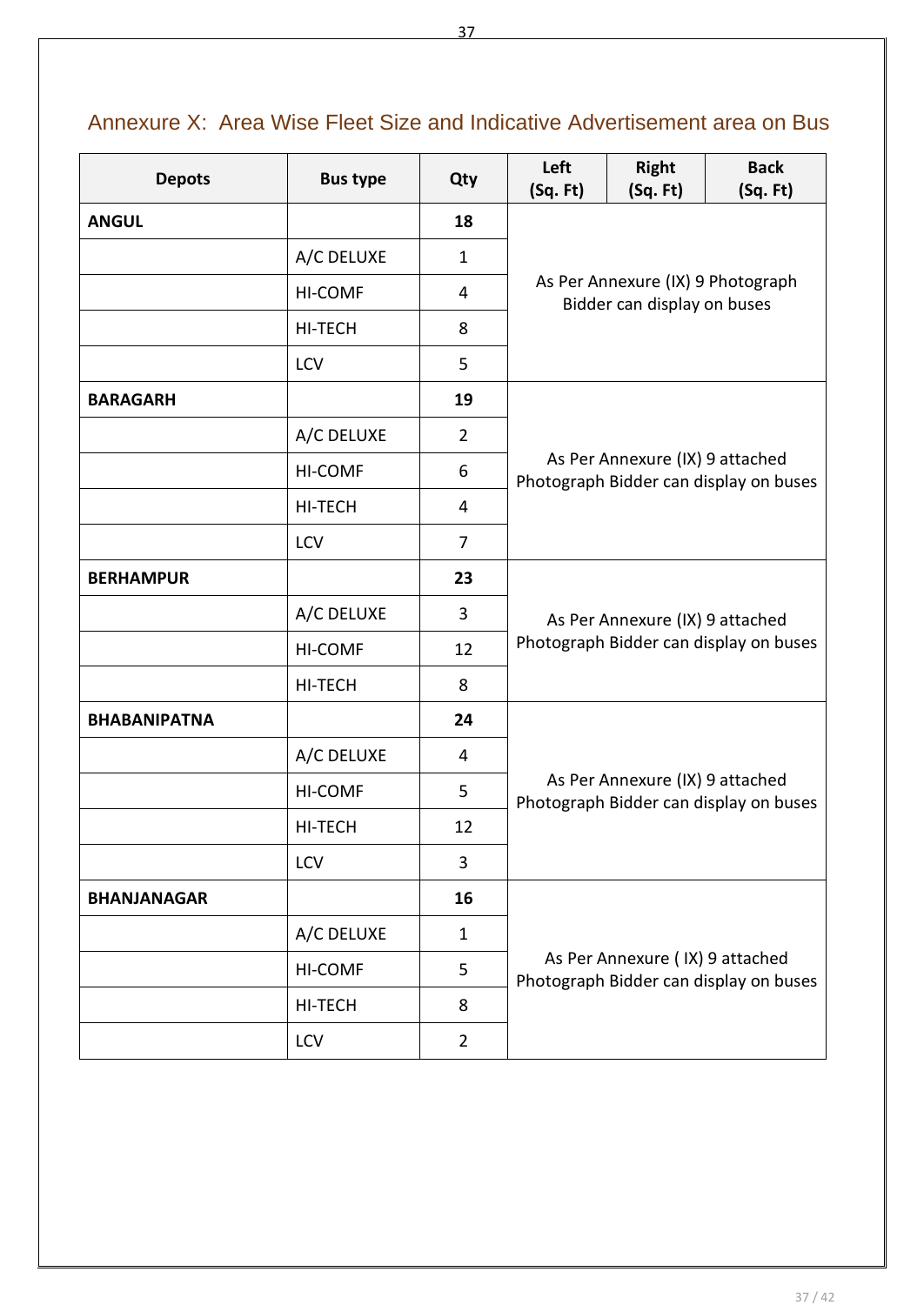| <b>BHUBANESWAR</b> |                | 25             |                                                                           |
|--------------------|----------------|----------------|---------------------------------------------------------------------------|
|                    | A/C DELUXE     | 10             |                                                                           |
|                    | <b>HI-COMF</b> | 6              | As Per Annexure (IX) 9 attached<br>Photograph Bidder can display on buses |
|                    | <b>HI-TECH</b> | 8              |                                                                           |
|                    | LCV            | $\mathbf{1}$   |                                                                           |
| <b>BOLANGIR</b>    |                | 17             |                                                                           |
|                    | A/C DELUXE     | 5              | As Per Annexure (IX) 9 attached                                           |
|                    | <b>HI-COMF</b> | 7              | Photograph Bidder can display on buses                                    |
|                    | HI-TECH        | 5              |                                                                           |
| <b>CUTTACK</b>     |                | 28             |                                                                           |
|                    | A/C DELUXE     | 9              |                                                                           |
|                    | <b>HI-COMF</b> | 10             | As Per Annexure (IX) 9 attached<br>Photograph Bidder can display on buses |
|                    | HI-TECH        | 6              |                                                                           |
|                    | LCV            | 3              |                                                                           |
| <b>DEOGARH</b>     |                | 5              | As Per Annexure (IX) 9 attached                                           |
|                    | <b>LCV</b>     | 5              | Photograph Bidder can display on buses                                    |
| <b>JEYPORE</b>     |                | 50             |                                                                           |
|                    | <b>HI-COMF</b> | 20             | As Per Annexure (IX) 9 attached                                           |
|                    | HI-TECH        | 13             | Photograph Bidder can display on buses                                    |
|                    | LCV            | 17             |                                                                           |
| <b>KEONJHAR</b>    |                | 17             |                                                                           |
|                    | A/C DELUXE     | 6              |                                                                           |
|                    | <b>HI-COMF</b> | 4              | As Per Annexure (IX) 9 attached<br>Photograph Bidder can display on buses |
|                    | HI-TECH        | 5              |                                                                           |
|                    | LCV            | $\overline{2}$ |                                                                           |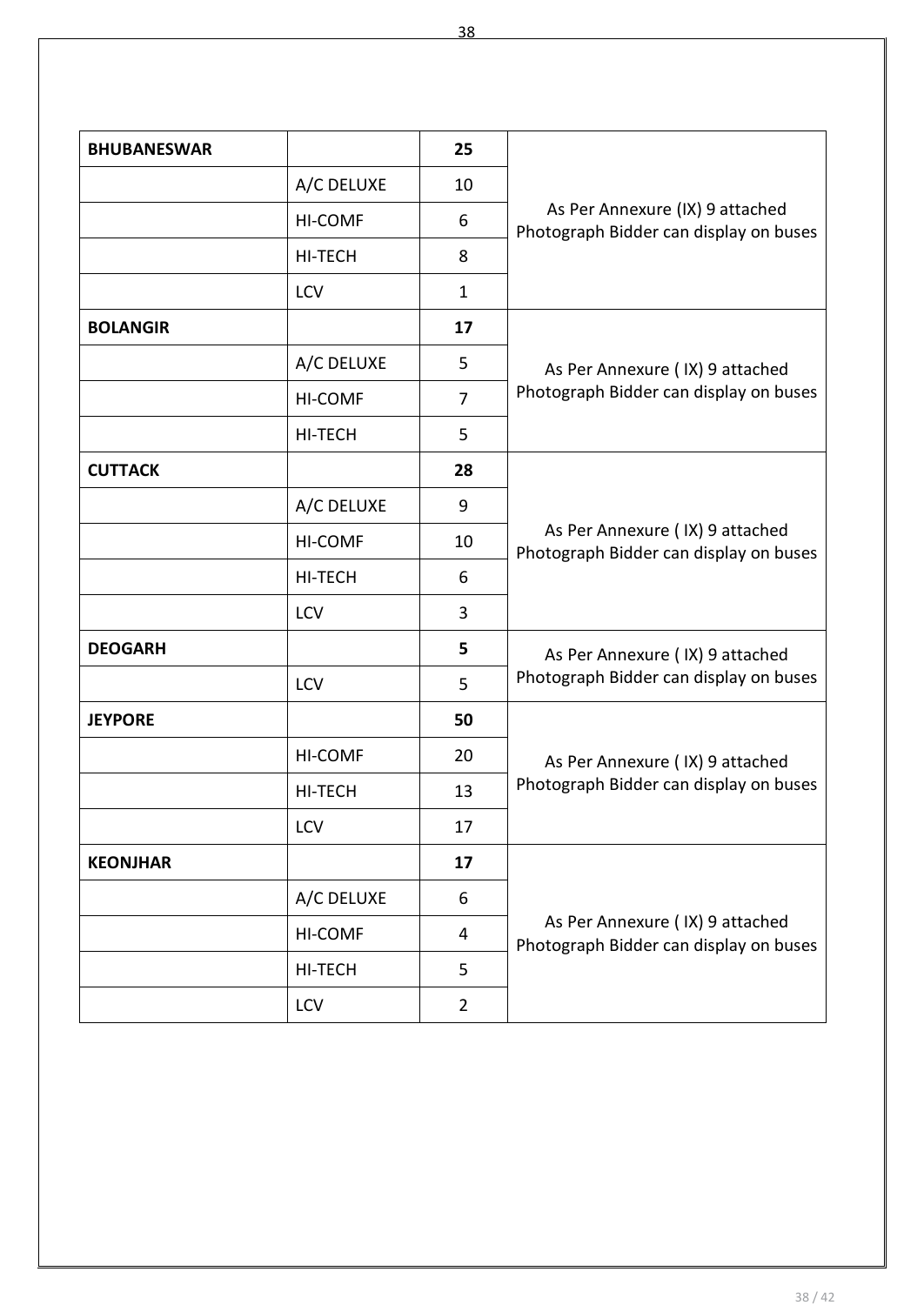| <b>MALATIPATPUR</b>   |                | 7              |                                                                           |
|-----------------------|----------------|----------------|---------------------------------------------------------------------------|
|                       | A/C DELUXE     | 3              | As Per Annexure (IX) 9 attached<br>Photograph Bidder can display on buses |
|                       | LCV            | 4              |                                                                           |
| <b>MALKANGIRI</b>     |                | 13             | As Per Annexure (IX) 9 attached                                           |
|                       | LCV            | 13             | Photograph Bidder can display on buses                                    |
| <b>NABARANGPUR</b>    |                | 9              | As Per Annexure (IX) 9 attached                                           |
|                       | LCV            | 9              | Photograph Bidder can display on buses                                    |
| <b>NUAPADA</b>        |                | 9              | As Per Annexure (IX) 9 attached                                           |
|                       | LCV            | 9              | Photograph Bidder can display on buses                                    |
| <b>PADAMPUR</b>       |                | 9              |                                                                           |
|                       | <b>HI-COMF</b> | 3              | As Per Annexure (IX) 9 attached                                           |
|                       | <b>HI-TECH</b> | 4              | Photograph Bidder can display on buses                                    |
|                       | LCV            | $\overline{2}$ |                                                                           |
| <b>PARALAKHEMUNDI</b> |                | 6              | As Per Annexure (IX) 9 attached                                           |
|                       | LCV            | 6              | Photograph Bidder can display on buses                                    |
| <b>PHULBANI</b>       |                | 19             |                                                                           |
|                       | A/C DELUXE     | $\mathbf{1}$   | As Per Annexure (IX) 9 attached<br>Photograph Bidder can display on buses |
|                       | LCV            | 18             |                                                                           |
| <b>RAYAGADA</b>       |                | 11             | As Per Annexure (IX) 9 attached                                           |
|                       | LCV            | 11             | Photograph Bidder can display on buses                                    |
| <b>ROURKELA</b>       |                | 17             |                                                                           |
|                       | A/C DELUXE     | 4              |                                                                           |
|                       | <b>HI-COMF</b> | $\mathbf{1}$   | As Per Annexure (IX) 9 attached<br>Photograph Bidder can display on buses |
|                       | HI-TECH        | 4              |                                                                           |
|                       | LCV            | 8              |                                                                           |
|                       |                |                |                                                                           |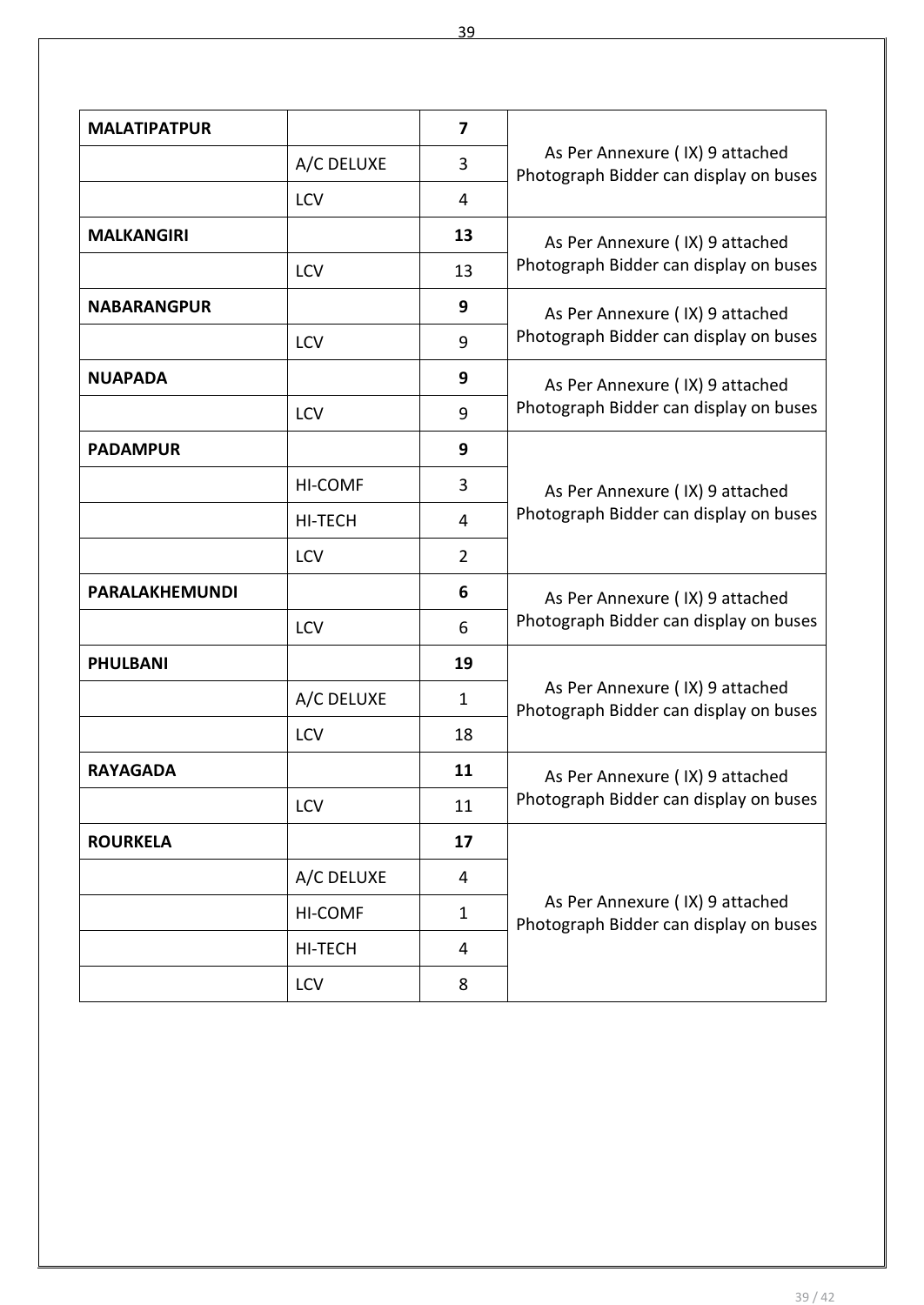| <b>SAMBALPUR</b>    |                | 28             |                                                                           |
|---------------------|----------------|----------------|---------------------------------------------------------------------------|
|                     | A/C DELUXE     | 8              |                                                                           |
|                     | <b>HI-COMF</b> | 9              | As Per Annexure (IX) 9 attached<br>Photograph Bidder can display on buses |
|                     | HI-TECH        | 9              |                                                                           |
|                     | <b>LCV</b>     | $\overline{2}$ |                                                                           |
| <b>SUNDARGARH</b>   |                | 9              |                                                                           |
|                     | A/C DELUXE     | $\overline{2}$ | As Per Annexure (IX) 9 attached<br>Photograph Bidder can display on buses |
|                     | <b>LCV</b>     | 7              |                                                                           |
| <b>VIZIANAGARAM</b> |                | 25             |                                                                           |
|                     | A/C DELUXE     | $\overline{2}$ | As Per Annexure (IX) 9 attached                                           |
|                     | <b>HI-COMF</b> | 6              | Photograph Bidder can display on buses                                    |
|                     | HI-TECH        | 17             |                                                                           |
| <b>Total</b>        |                | 404            |                                                                           |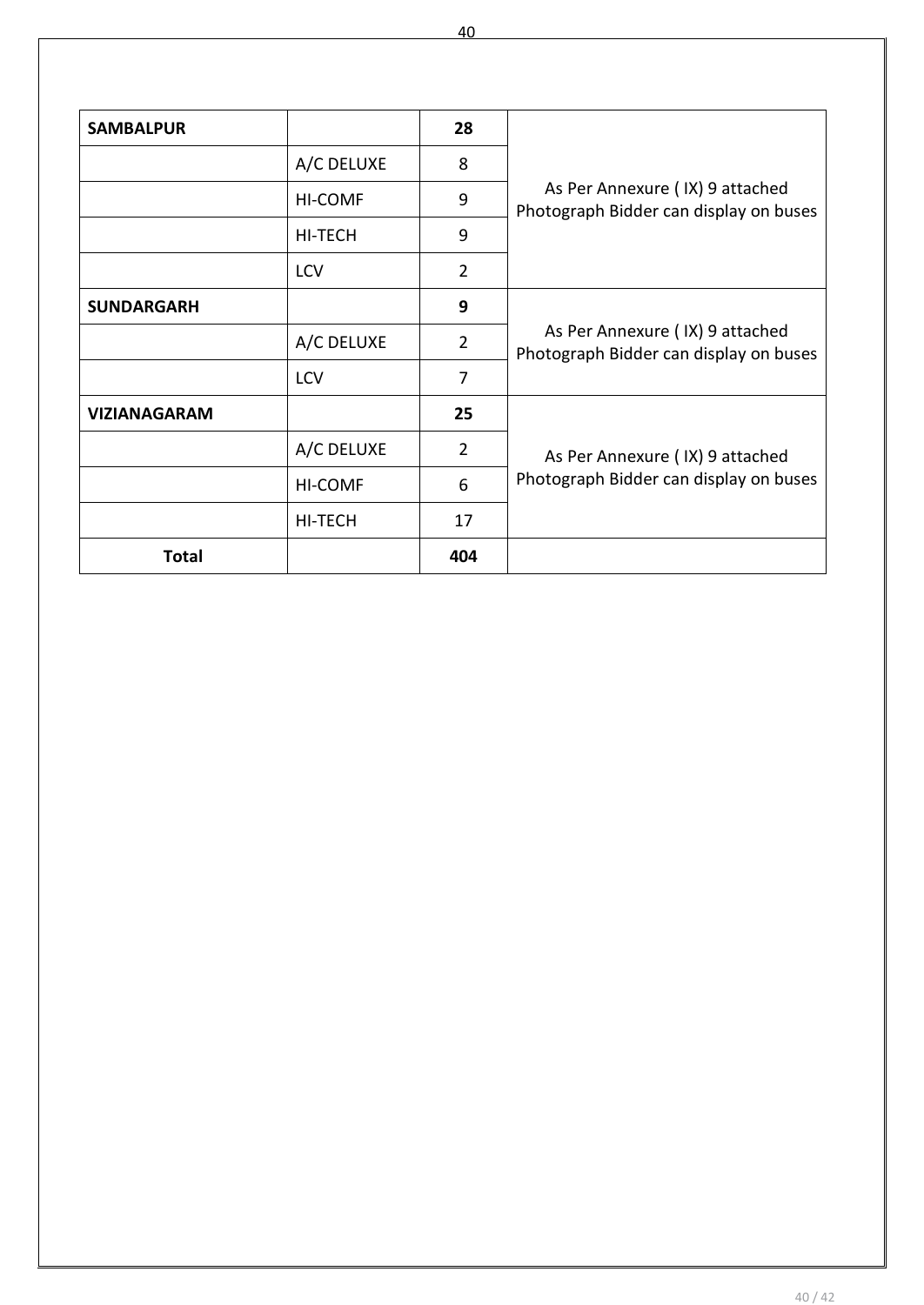Annexure XI: Financial Format (To be provided to empaneled agencies)